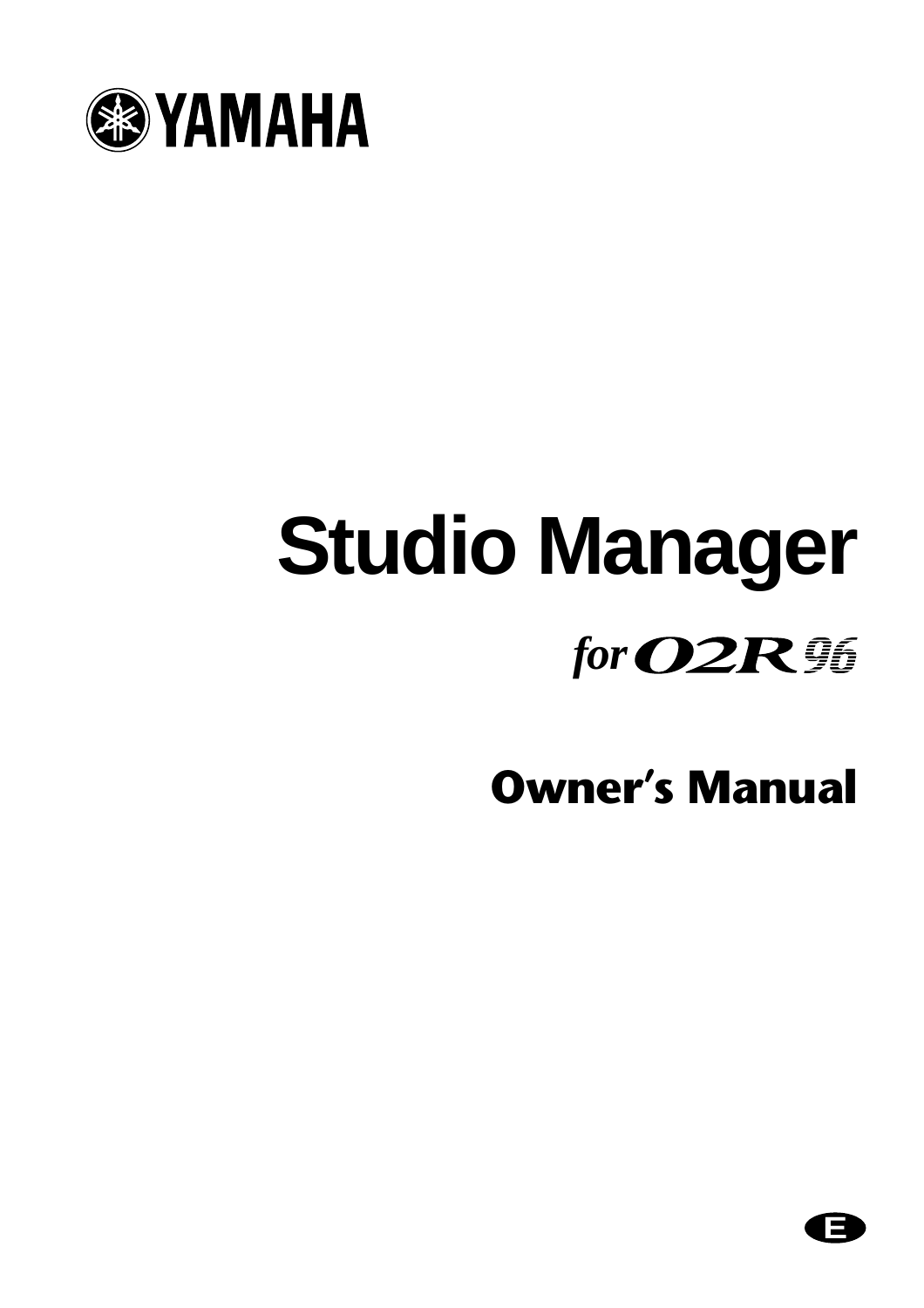## **Important Information**

## **Exclusion of Certain Liability**

Manufacturer, importer, or dealer shall not be liable for any incidental damages including personal injury or any other damages caused by improper use or operation of Studio Manager for 02R96.

Yamaha makes no representations or warranties with regard to the use of the software and documentation and cannot be held responsible for the results of the use of this manual and the software.

## <span id="page-1-0"></span>**Trademarks**

Macintosh is a registered trademark of Apple Computer, Inc. Windows is a registered trademark of Microsoft Corporation. OMS is a registered trademark of Opcode Systems, Inc. All other trademarks are the property of their respective holders and are hereby acknowledged.

## **Copyright**

No part of the Studio Manager for 02R96 software or its documentation may be reproduced or distributed in any form or by any means without the prior written authorization of Yamaha Corporation.

© 2002 Yamaha Corporation. All rights reserved.

## **Yamaha Web Site**

Information about Studio Manager for 02R96, related products, and other Yamaha professional audio equipment is available on the Yamaha Professional Audio Web site at: <http://www.yamaha.co.jp/product/proaudio/homeenglish/navi/index.htm>.

Specifications and external appearance subject to change without notice.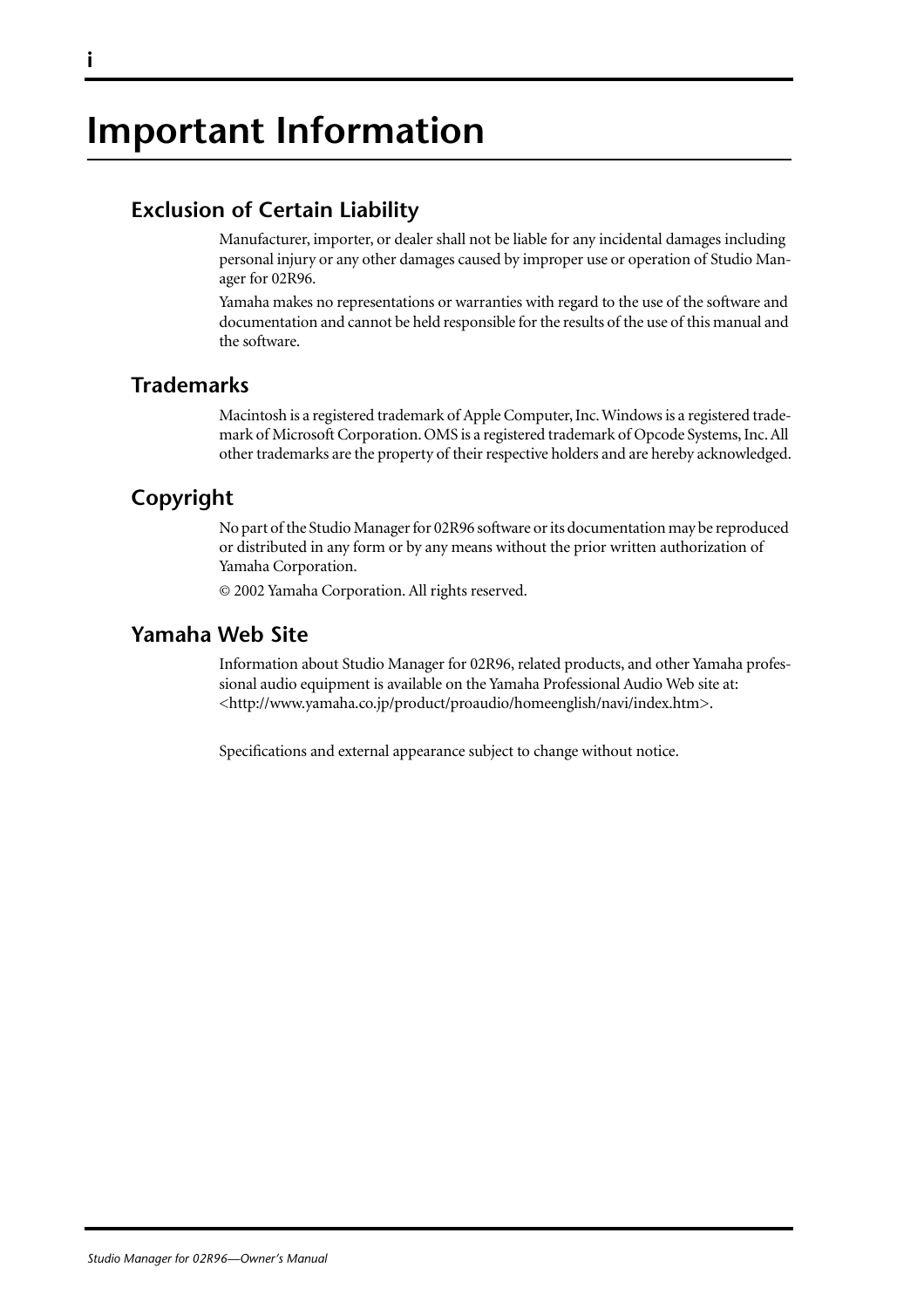## **Contents**

| 1              |                                  |  |
|----------------|----------------------------------|--|
| $\overline{2}$ | Console Window<br>4              |  |
| 3              | Selected Channel Window  10      |  |
| 4              | Library Window<br>18             |  |
| 5              | Patch Editor Window<br><b>20</b> |  |
| 6              | Surround Editor Window<br>25     |  |
| 7              | Effect Editor Window<br>26       |  |
| 8              | Timecode Counter Window<br>27    |  |
| 9              | Keyboard Shortcuts<br>28         |  |
|                | 29                               |  |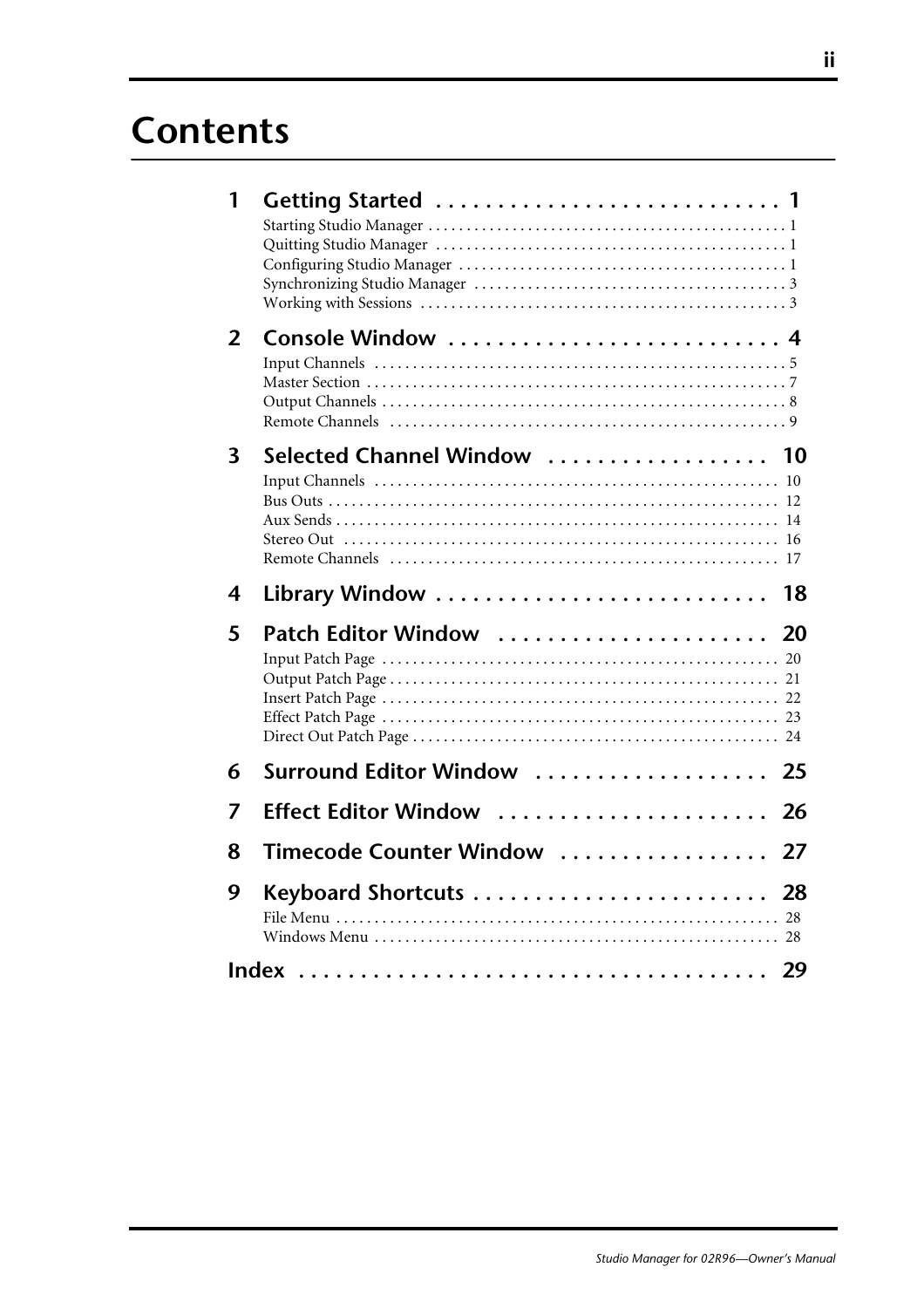## <span id="page-3-6"></span><span id="page-3-0"></span>**1 Getting Started**

## <span id="page-3-5"></span><span id="page-3-1"></span>**Starting Studio Manager**

**Windows:** Click the Start button and then click Programs–>YAMAHA Studio Manager for 02R96–>Studio Manager for 02R96.

**Macintosh:** Open the Studio Manager for 02R96 folder and double-click "SM\_02R96."

If a 02R96 is detected while Studio Manager starts up, the Synchronization dialog box appears, from which you can choose to transfer the settings of the 02R96 to Studio Manager or vice versa. [See "Synchronizing Studio Manager" on page 3 for more information.](#page-5-0) If no 02R96 is detected, a new Console window opens.



The ONLINE indicator is displayed while Studio Manager is connected to a 02R96. When no 02R96 is detected, the OFFLINE indicator is displayed.

## <span id="page-3-4"></span><span id="page-3-2"></span>**Quitting Studio Manager**

Choose Exit (Quit on the Macintosh) from the File menu.

If there are no unsaved changes, all windows close and Studio Manager quits. If there are unsaved changes, a message asking if you want to save the changes appears. Click Yes to save the changes and quit, click No to quit, or click Cancel to cancel the operation. Studio Manager can also be quit by clicking the Console window's Close button.

## <span id="page-3-3"></span>**Configuring Studio Manager**

## **Selecting Ports**

In order to use Studio Manager, you must specify the input and output ports that Studio Manager should use to communicate with the 02R96.

**Windows:** Choose System Setup from the File menu, and specify the input and output ports on the Setup dialog box, as shown below.

| <b>Setup</b> |                    | $\times$ |
|--------------|--------------------|----------|
| Input Port:  | YAMAHA USB IN 0-1  |          |
| Output Port: | YAMAHA USB OUT 0-1 |          |
|              |                    |          |

**Macintosh:** Choose Select OMS Ports from the File menu, and specify the input and output ports (device names set in OMS Studio Setup) on the Setup dialog box, as shown below.



*Note: Choose OMS MIDI Setup from the File menu, and make sure that the "Run MIDI in Background" option is on.*

OMS Studio Setup can be opened directly from Studio Manager by selecting OMS Studio Setup from the File menu.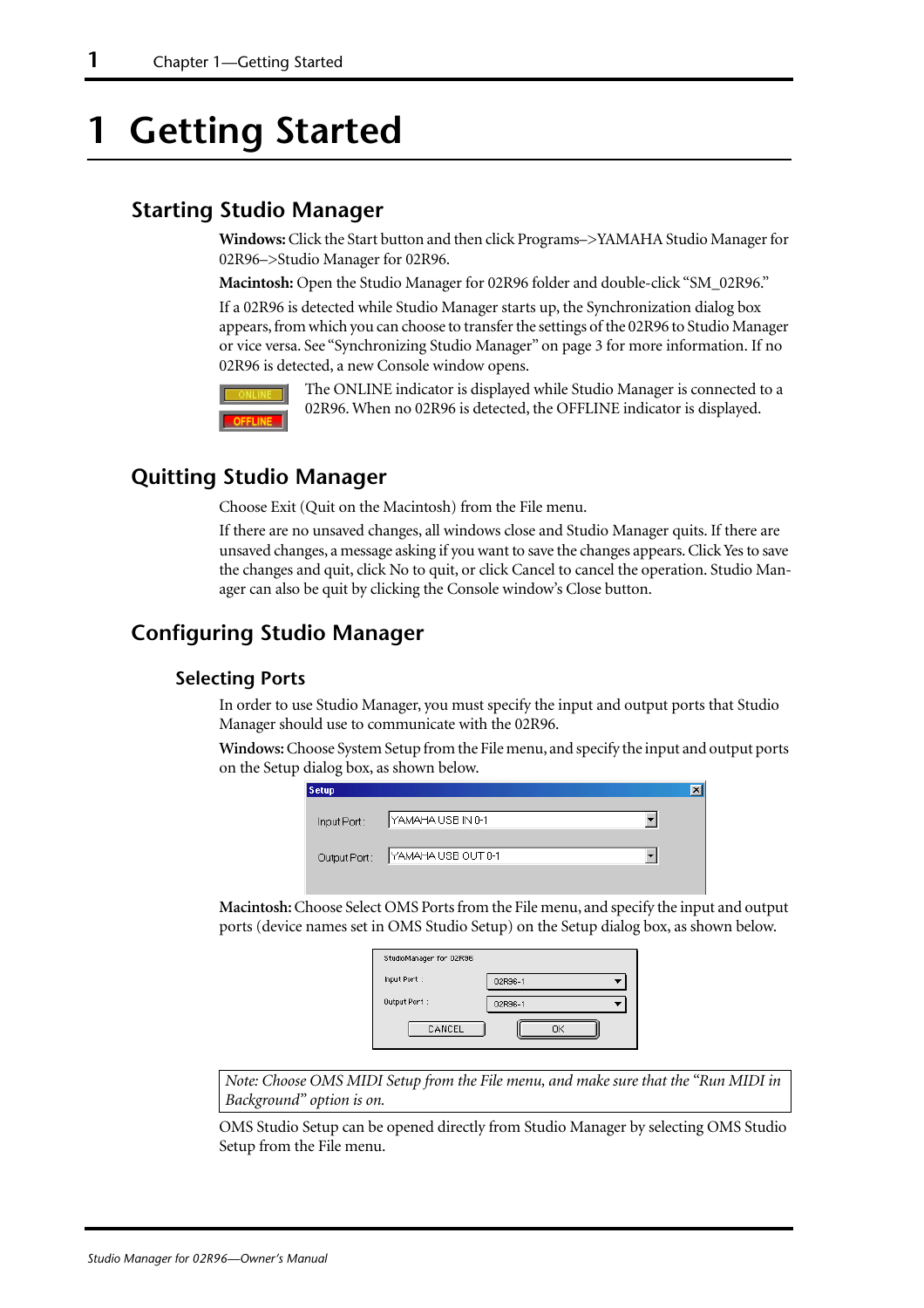#### <span id="page-4-4"></span>**System Setup**

To open the Setup window, choose System Setup from the File menu. This is the Windows Setup window.

| Setup                 |                    |               |                   |                             |        | $\mathsf{x}$ |
|-----------------------|--------------------|---------------|-------------------|-----------------------------|--------|--------------|
| Input Port:           | YAMAHA USB IN 0-1  |               |                   |                             |        |              |
| Output Port:          | YAMAHA USB OUT 0-1 |               |                   |                             |        |              |
| Console Device ID:    |                    |               |                   |                             |        |              |
| G1 C2 C3 C4 C5 C6 C7  |                    |               |                   |                             | C.8    |              |
| Channel Select:       |                    | Confirmation: |                   |                             |        |              |
| $\nabla$ PC-> Console |                    | ш             | Store Confimation |                             |        |              |
| $\nabla$ Console-> PC |                    |               |                   | <b>F</b> Recall Confimation |        |              |
|                       |                    |               |                   | F Patch Confimation         |        |              |
| Layer Select:         |                    |               |                   |                             |        |              |
| $\nabla$ PC-> Console |                    |               |                   |                             |        |              |
| $\nabla$ Console-> PC |                    |               |                   |                             | Cancel |              |

<span id="page-4-2"></span>This is the Macintosh Setup window

| Console Device ID      |                           |  |  |                            |                           |  |              |  |  |  |
|------------------------|---------------------------|--|--|----------------------------|---------------------------|--|--------------|--|--|--|
| @1                     |                           |  |  | 02 03 04 05 06 07          |                           |  | $\bigcirc$ 8 |  |  |  |
| <b>Channel Select:</b> |                           |  |  | <b>Confirmation:</b>       |                           |  |              |  |  |  |
|                        | $\boxtimes$ PC -> Console |  |  |                            | $\Box$ Store Confirmation |  |              |  |  |  |
|                        | $\boxtimes$ Console -> PC |  |  | $\Box$ Recall Confirmation |                           |  |              |  |  |  |
| Layer Select :         |                           |  |  |                            | $\Box$ Patch Confirmation |  |              |  |  |  |
|                        | $\boxtimes$ PC -> Console |  |  |                            |                           |  |              |  |  |  |
|                        | $\boxdot$ Console -> PC   |  |  |                            |                           |  |              |  |  |  |
|                        |                           |  |  |                            | Cancel                    |  | 0K           |  |  |  |

<span id="page-4-3"></span><span id="page-4-1"></span><span id="page-4-0"></span>**Input Port/Output Port:** (Windows only) These pop-up menus are used to select the ports with which Studio Manager communicates with the 02R96.

**Console Device ID:** Studio Manager can control any one of up to eight 02R96s, each with its own exclusive ID. Select the ID of the 02R96 that you want to control.

**Channel Select:** These options determine whether or not channel selection is linked. When the PC–>Console option is on, selecting a channel on Studio Manager selects the same channel on the 02R96. When the Console–>PC option is on, selecting a channel on the 02R96 selects the same channel on Studio Manager.

**Confirmation:** These options determine whether or not a confirmation dialog box appears when storing, recalling, or patching.

**Layer Select:** These options determine whether or not Layer selection is linked. When the PC–>Console option is on, selecting a Layer on Studio Manager selects the same Layer on the 02R96. When the Console–>PC option is on, selecting a Layer on the 02R96 selects the same Layer on Studio Manager.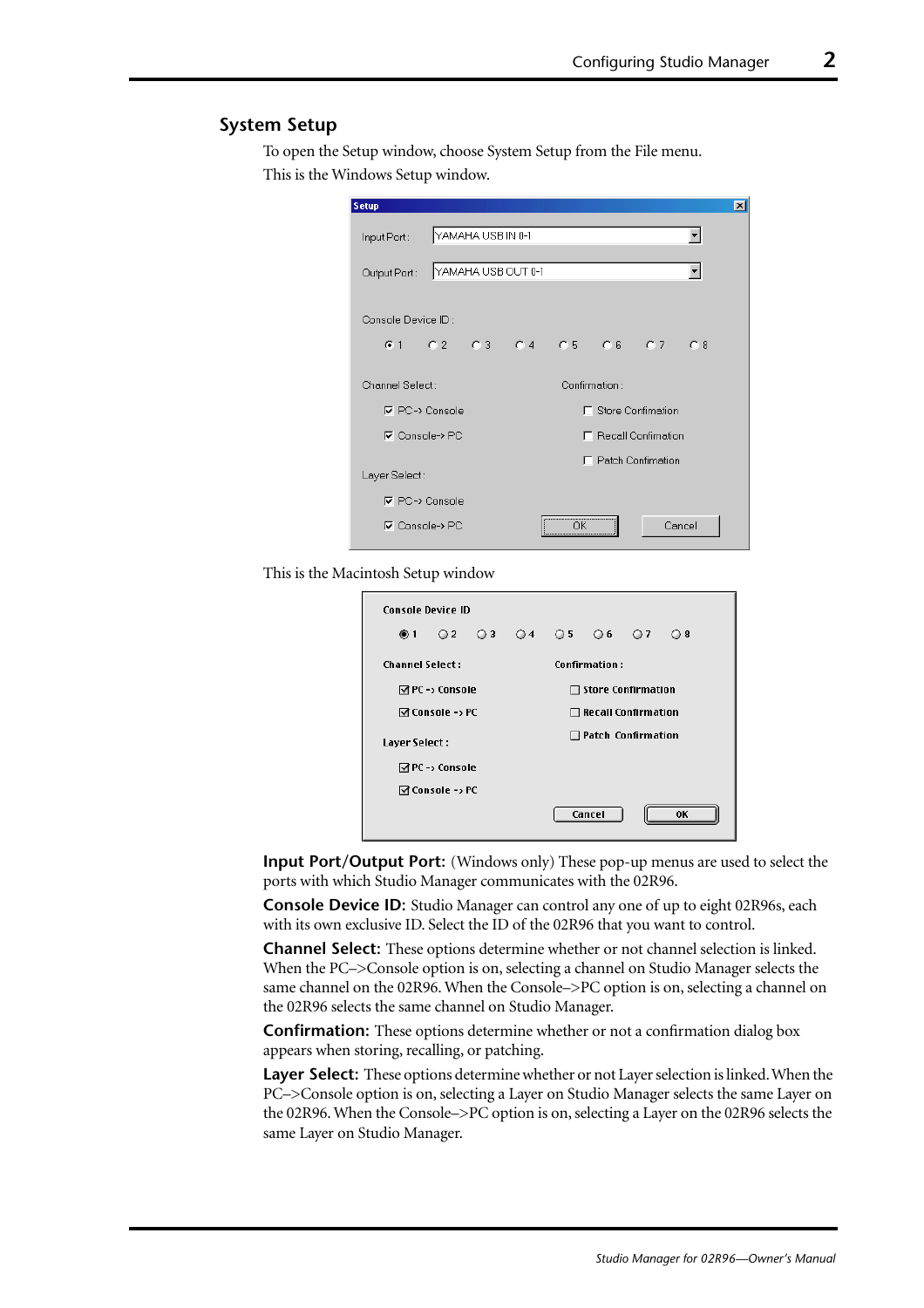## <span id="page-5-6"></span><span id="page-5-0"></span>**Synchronizing Studio Manager**

<span id="page-5-5"></span><span id="page-5-3"></span><span id="page-5-2"></span>If a 02R96 is detected while Studio Manager starts up, or while Studio Manager is up and running, the Synchronization dialog box shown below appears.

| StudioManager for 02R96                                                   |              |        |  |  |  |  |  |  |
|---------------------------------------------------------------------------|--------------|--------|--|--|--|--|--|--|
| A device is detected. A synchronization process is going to be scheduled. |              |        |  |  |  |  |  |  |
|                                                                           |              |        |  |  |  |  |  |  |
|                                                                           |              |        |  |  |  |  |  |  |
| $\Gamma$ All Lib                                                          |              |        |  |  |  |  |  |  |
| Console -> PC                                                             | PC-> Console | Cancel |  |  |  |  |  |  |
|                                                                           |              |        |  |  |  |  |  |  |

**All Lib:** This option determines whether or not Scene and Library data is synchronized.

<span id="page-5-4"></span>**Console–>PC:** Click this button to transfer the settings of the 02R96 to the current Studio Manager Session.

**PC–>Console:** Click this button to transfer the settings of current Studio Manager Session to the 02R96.

**Cancel:** Click this button to leave the 02R96 and current Studio Manager Session unsynchronized.

*Note: Do not operate the 02R96 while synchronization is in progress.*

You can resynchronize the system at any time by choosing Re-synchronize from the Synchronization menu.

## <span id="page-5-1"></span>**Working with Sessions**

A Studio Manager Session consists of all 02R96 mix settings, including Scene and library data.

- To create a new Session, choose New Session from the File menu.
- To open a previously saved Session, choose Open Session from the File menu.
- To save the current Session, choose Save Session from the File menu.
- To save the current Session with a new name, choose Save Session as from the File menu.

*Note: In order to save the current Automix, or the settings of an optional Y56K card, in a Session, you must resynchronize Studio Manager beforehand (Console–>PC).*

*Note: In order to protect the communication port used by Studio Manager, 02R96 communication settings (e.g., MIDI, Remote Layer, Machine Control) are not affected by PC–>Console synchronization operations.*

Only one Session can be open at a time, so when you create a new Session, or open a previously saved Session, the message "This operation will purge the current session" appears. If there are no unsaved changes, or you do not want to save, click OK. If Studio Manager is offline, the Session is loaded. If Studio Manager is online, the Session is loaded and the synchronization dialog box appears.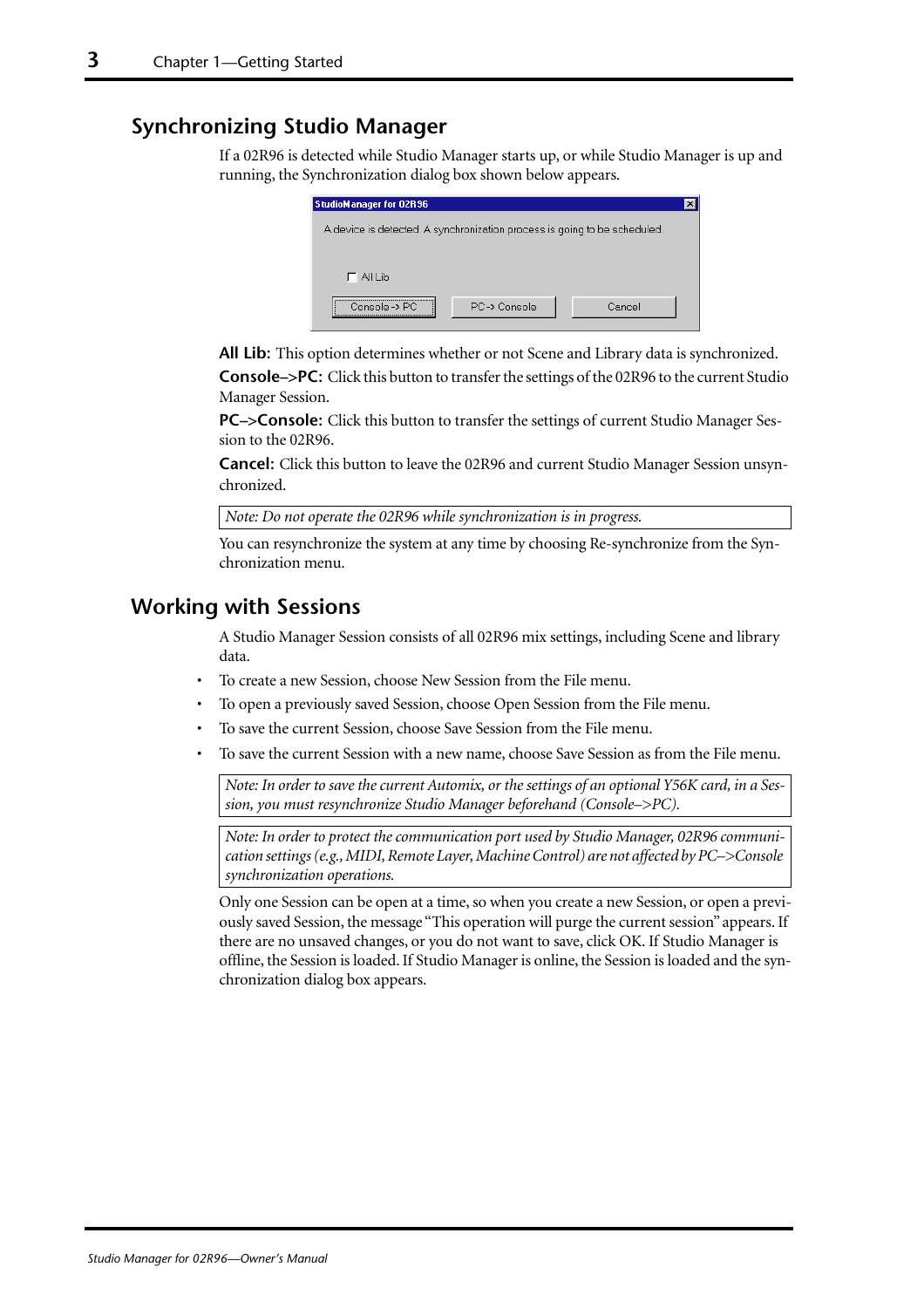## <span id="page-6-1"></span><span id="page-6-0"></span>**2 Console Window**

Studio Manager's Console window displays 24 channel strips and a master section. When an Input Channel Layer is selected, 24 Input Channels are displayed. When the Master Layer is selected, Input Channels 49–56, the Bus Out and Aux Send channels are displayed. And when the Remote layer is selected, Remote Channels are displayed.

Many functions can be operated from here by clicking and dragging the various controls and parameters. This is explained in the following sections.

|                                                 | StudioManager for 02R96 : [ My Session.02X ] |                             |                             |                             |                      |                             |                                 |                          |                             |                         |                        |                       |                                          |                       |                             |                                   |                             |                       |                             |                                     |                                                       |                             |                             | $\Box$ olx                    |
|-------------------------------------------------|----------------------------------------------|-----------------------------|-----------------------------|-----------------------------|----------------------|-----------------------------|---------------------------------|--------------------------|-----------------------------|-------------------------|------------------------|-----------------------|------------------------------------------|-----------------------|-----------------------------|-----------------------------------|-----------------------------|-----------------------|-----------------------------|-------------------------------------|-------------------------------------------------------|-----------------------------|-----------------------------|-------------------------------|
| File                                            | Windows Synchronization Help                 |                             |                             |                             |                      |                             |                                 |                          |                             |                         |                        |                       |                                          |                       |                             |                                   |                             |                       |                             |                                     |                                                       |                             |                             |                               |
| SOURCE                                          | SOURCE                                       | SOURCE                      | SOURCE                      | SOURCE                      | SOURCE               | SOURCE                      | SOURCE                          | SOURCE                   | SOURCE                      | SOURCE                  | SOURCE                 | SOURCE                | SOURCE                                   | SOURCE                | SOURCE                      | SOURCE                            | SOURCE                      | SOURCE                | SOURCE                      | SOURCE                              | SOURCE                                                | SOURCE                      | SOURCE                      |                               |
| AD <sub>1</sub><br>יפי יד                       | AD <sub>2</sub><br>יצוייד                    | AD <sub>3</sub><br>יצייד    | AD4<br><b>ITHE</b>          | AD <sub>5</sub><br>יפיידי   | AD6<br>יצויידי       | AD7<br>יפייד                | AD <sub>8</sub><br><u>דיידו</u> | AD <sub>9</sub><br>יפייד | AD18<br>וצויותי             | AD11<br>יפיים           | AD12<br>יצויי דו       | AD13<br>יציידי        | AD14<br>THE                              | AD15<br>ופיידי        | AD16<br>יפיידי              | <b>AD17</b><br>יצייד              | AD18<br>יציי דו             | AD19<br>יפייד         | AD20<br>ופיירה              | AD21<br>ופיידו                      | AD22<br>ופיידו                                        | AD23<br>יפוידו              | AD24<br>ו <u>קיי</u> ד      |                               |
| छ।<br>ΠŢ                                        | <b>3114</b>                                  | 31141                       | 13114                       | <u>1311141</u>              | 131114               | छ।<br>IΨ                    | 1311<br><b>ITT</b>              | 131114                   | 131114                      | <b>3.LA</b>             | 1311141                | 13 I T                | <u>13. II II</u>                         | 13 I I I I            | डा<br><b>ITT!</b>           | וקרויפי                           | 131 I T                     | 31141                 | 3114                        | उ। प                                | 3114                                                  | उपम                         | 3114                        | over<br>O                     |
| י פי<br>7118                                    | 15115<br><b>TE!</b><br>7118                  | ישי יש<br>7''''             | 15116<br>17113              | ישוישו<br>ישיידי            | 51.18<br>$7 - 8$     | ø<br>51<br>71181            | יפייפי<br>71181                 | 1511161<br>71131         | 151161<br>7118              | <b>IST TE!</b><br>71131 | <b>IST TET</b><br>7118 | ישיישי<br>71131       | ישו ישו<br>7118                          | ישי ישי<br>71131      | ज<br><b>ITE!</b><br>71181   | ישיישי<br>71181                   | ישיישי<br>7118              | <b>STIFF</b><br>71181 | $5 - 6$<br>7118             | יפייפי<br>71181                     | <b>ISL I.R.</b><br>7118                               | יפייפי<br>7 131             | <b>IST 1161</b><br>7118     | $-2$                          |
| isman                                           | isteret                                      | istereo                     | <b>ISTERED</b>              | <b>Island</b>               | <b>isterett</b>      | tanaan                      | ianan                           | isman                    | anaan                       | isman                   | knaar                  | tanaan                | ianaan                                   | ianaan                | ianaan                      | sme                               | isnaaa                      | isma                  | isnaan                      | isme                                | isteret                                               | isman                       | senn                        | $-4$                          |
| DIRECT                                          | DIRECT                                       | DIRECT                      | <b>DIRECT</b>               | <b>DIRECT</b>               | <b>DIRECT</b>        | DIRECT                      | DIRECT                          | DIRECT                   | DIRECT                      | DIRECT                  | <b>DIRECT</b>          | DIRECT                | <b>DIRECT</b>                            | DIRECT                | DIRECT                      | DIRECT                            | DIRECT                      | <b>DIRECT</b>         | <b>DIRECT</b>               | <b>DIRECT</b>                       | <b>DIRECT</b>                                         | <b>DIRECT</b>               | DIRECT                      | $-6$                          |
| $$1-1$                                          | $$1-2$                                       | $$1-3$                      | $S1-4$                      | $$1-5$                      | $$1-6$               | $$1-7$                      | $$1-8$                          | $S2 - 1$                 | $$2 - 2$                    | $$2-3$                  | $S2 - 4$               | $$2 - 5$              | $$2 - 6$                                 | $S2 - 7$              | $S2-8$                      | $S3 - 1$                          | $S3 - 2$                    | $S3 - 3$              | $S3 - 4$                    | $$3-5$                              | $$3 - 6$                                              | $$3-7$                      | $$3-8$                      | $-8$<br>$-10$                 |
| PHASE                                           | PHASE                                        | PHASE                       | <b>PHASE</b>                | <b>PHASE</b>                | <b>PHASE</b>         | PHASE <sup>®</sup>          | <b>PHASE</b>                    | PHASE <sup>®</sup>       | <b>PHASE</b>                | PHASE                   | <b>PHASE</b>           | PHASE <sup>®</sup>    | <b>PHASE</b>                             | PHASE <sup>1</sup>    | PHASE <sup>®</sup>          | PHASE <sup>1</sup>                | <b>PHASE</b>                | <b>PHASE</b>          | <b>PHASE</b>                | PHASE                               | <b>PHASE</b>                                          | <b>PHASE</b>                | PHASE                       | $-12$                         |
| INSERI<br>GATE                                  | INSERT<br>GATE                               | INSERT<br>GATE              | <b>INSERT</b><br>GATE       | <b>INSERT</b><br>GATE       | INSERT<br>GATE       | <b>INSERT</b><br>GATE       | <b>INSERT</b><br>GATE           | <b>INSERT</b><br>GATE    | <b>INSERT</b><br>GATE       | <b>INSERT</b><br>GATE   | <b>INSERT</b><br>GATE  | <b>INSERT</b><br>GATE | <b>INSERT</b><br>GATE                    | <b>INSERT</b><br>GATE | INSERT<br>GATE              | <b>INSERT</b><br>GATE             | INSERT<br>GATE              | <b>INSERT</b><br>GATE | <b>INSERT</b><br>GATE       | <b>INSERT</b><br>GATE               | <b>INSERT</b><br>GATE                                 | <b>INSERT</b><br>GATE       | <b>INSERT</b><br>GATE:      | $-14$                         |
| $\Rightarrow$ $\Rightarrow$                     | $\Rightarrow$ $\Rightarrow$                  | $\Rightarrow$ $\Rightarrow$ | $\Rightarrow$ $\Rightarrow$ | $\Rightarrow$ $\Rightarrow$ | $\Rightarrow$        | $\Rightarrow$ $\Rightarrow$ | $\Phi$ - $\Phi$                 | $\Phi$ - $\Phi$          | $\Rightarrow$ $\Rightarrow$ | $\Phi$ $\Phi$           | $\circ$ $\circ$        | $\Rightarrow$         | $\Rightarrow$ $\Rightarrow$              | $\sim$ $\sim$         | $\Rightarrow$ $\Rightarrow$ | $\Rightarrow$ $\Rightarrow$       | $\Rightarrow$ $\Rightarrow$ | $\circ$ - $\circ$     | $\Rightarrow$ $\Rightarrow$ | $\Rightarrow$ $\Rightarrow$         | $\Rightarrow$ $\Rightarrow$                           | $\Rightarrow$ $\Rightarrow$ | $\Rightarrow$ $\Rightarrow$ | $-18$                         |
| $-26.8$ dB                                      | -26.0dB                                      | $-26.8$ d $B$               | $-26.8$ dB                  | -26.0dB                     | $-26.8$ d $B$        | $-26.8$ dB                  | $-26.8$ dB                      | $-26.8$ d $B$            | $-26.8$ d $B$               | $-26.8$ d $B$           | $-26.8$ d $B$          | $-26.8$ d $B$         | $-26.8$ d $B$                            | $-26.8$ d $B$         | $-26.8$ dB                  | $-26.8$ dB                        | -26.0dB                     | $-26.8dB$             | $-26.0$ dB                  | $-26.8dB$                           | $-26.0$ dB                                            | $-26.8$ d $B$               | $-26.8$ dB                  | $-24$                         |
|                                                 | COMP                                         | COMP                        | COMP                        | COMP                        | COMP                 | COMP                        | COMP                            | COMP                     | COMP                        | COMP                    | COMP                   | COMP                  | COMP                                     | COMP                  | COMP                        | COMF                              | COMP                        | COMP                  | COMP                        | COMP                                | COMP                                                  | COMP                        | COMP                        | $-30$                         |
|                                                 |                                              |                             |                             |                             |                      |                             |                                 |                          |                             |                         |                        |                       |                                          |                       |                             |                                   |                             |                       |                             |                                     |                                                       |                             |                             | $-36$                         |
|                                                 |                                              |                             |                             |                             |                      |                             |                                 |                          |                             |                         |                        |                       |                                          |                       |                             |                                   |                             |                       |                             |                                     |                                                       |                             |                             | $-42$                         |
| $E_0$                                           | EQ                                           | $-50 -$                     | $\blacksquare$              | E0                          | E0                   | $E_1$                       | $E_0$                           | $-EQ$                    | E0                          | E0                      | $-10$                  | E0                    | $E_0$                                    | $E_2$                 | $E_0$                       | $E_0$                             | E0                          | $-60$                 | E(1)                        | $-10$                               | <b>EQ</b>                                             | E0                          | E0                          | $-48$                         |
|                                                 |                                              |                             |                             |                             |                      |                             |                                 |                          |                             |                         |                        |                       |                                          |                       |                             |                                   |                             |                       |                             |                                     |                                                       |                             |                             | $-56$<br>$-72$                |
| DELAY                                           | DELAY                                        | DELAY                       | DELAY                       | DELAY                       | DELAY                | DELAY                       | DELAY                           | DELAY                    | DELAY                       | <b>DELAY</b>            | DELAY                  | DELAY <sup>*</sup>    | DELAY                                    | DELAY <sup>1</sup>    | DELAY                       | DELAY                             | DELAY                       | DELAY                 | DELAY <sup>®</sup>          | DELAY                               | DELAY                                                 | DELAY"                      | DELAY                       |                               |
| 0.0 <sub>ms</sub>                               | 0.0 <sub>ms</sub>                            | 0.0 <sub>ms</sub>           | 0.0ms                       | 0.0 <sub>ms</sub>           | 0.0 <sub>ms</sub>    | 0.0 <sub>ms</sub>           | 0.0 <sub>ms</sub>               | 0.0 <sub>ms</sub>        | 0.0 <sub>ms</sub>           | 0.0 <sub>ms</sub>       | 0.0 <sub>ms</sub>      | 0.0 <sub>ms</sub>     | 0.0 <sub>ms</sub>                        | 0.0 <sub>ms</sub>     | 0.0 <sub>ms</sub>           | 0.0 <sub>ms</sub>                 | 0.0 <sub>ms</sub>           | 0.0 <sub>ms</sub>     | 0.8ms                       | 0.8ms                               | 0.0 <sub>ms</sub>                                     | 0.8ms                       | 0.0ms                       | <b>STEREO</b>                 |
|                                                 | 2                                            |                             | $\blacktriangleleft$        | 5                           | 6                    | 7                           | $\overline{\mathbf{8}}$         | ্ব                       | 10                          | 11                      | $\overline{12}$        | 13                    | 14                                       | $\overline{15}$       | 16                          | $\overline{17}$                   | 18                          | 19                    | 20                          | 21                                  | $\overline{22}$                                       | $\overline{23}$             | $\overline{24}$             |                               |
| AUX                                             | AU)                                          | AUX                         | AUX                         | aux                         | aux                  | AUX                         | AUX                             | aux                      |                             | AUX                     | AUX                    |                       |                                          |                       |                             |                                   | AUX                         |                       |                             |                                     | AUX                                                   | AUX                         | AUX                         | LAYER                         |
|                                                 |                                              |                             |                             |                             |                      |                             |                                 |                          |                             |                         |                        |                       |                                          |                       |                             |                                   |                             |                       |                             |                                     |                                                       |                             |                             | $1 - 24 =$<br><b>REMOTE 1</b> |
|                                                 |                                              |                             |                             |                             |                      |                             |                                 |                          |                             |                         |                        |                       |                                          |                       |                             |                                   |                             |                       |                             |                                     |                                                       |                             |                             | $25 - 48$                     |
|                                                 |                                              |                             |                             |                             |                      |                             |                                 |                          |                             |                         |                        |                       |                                          |                       |                             |                                   |                             |                       |                             |                                     |                                                       |                             |                             | MASTER                        |
|                                                 |                                              |                             |                             |                             |                      |                             |                                 |                          |                             |                         |                        |                       |                                          |                       |                             |                                   |                             |                       |                             |                                     |                                                       |                             |                             | PAN CONTROL                   |
| Center                                          | Center                                       | Center                      | Center                      | Center                      | Center               | Center                      | Center                          | Center                   | Center                      | Center                  | Center                 | Center                | Center                                   | Center                | Center                      | Center                            | Center                      | Center                | Center                      | Center                              | Center                                                | Center                      | Center                      | SI 1990'' SURR                |
|                                                 |                                              |                             | Τ                           | T                           |                      |                             | 1                               | 71                       | Τ                           |                         | Ί                      | 1                     |                                          |                       | r                           |                                   | Т                           |                       | Τ                           |                                     |                                                       |                             |                             |                               |
|                                                 | ۰.                                           | ÷,                          | r.                          |                             | r,                   | r,                          |                                 |                          |                             | ŧ                       |                        | 4                     | т                                        | r,                    | r,                          |                                   |                             | r.                    | r T                         |                                     | ۴,                                                    | r,                          | r.                          |                               |
| AUTO                                            | AUTO-                                        | AUTO.                       | <b>AUTO</b>                 | AUTO                        | <b>AUTO</b>          | AUTO.                       | AUTO.                           | AUTO                     | AUTO                        | AUTO                    | AUTO                   | AUTO                  | AUTO                                     | <b>AUTO</b>           | <b>AUTO</b>                 | AUTO                              | AUTO                        | <b>AUTO</b>           | <b>AUTO</b>                 | <b>AUTO</b>                         | AUTO                                                  | <b>AUTO</b>                 | AUTO-                       | <b>AUTO</b>                   |
| SELECT                                          | SELECT                                       | SELECT                      | 'SELECT                     | <b>SELECT</b>               | SELECT               | SELECT                      | <b>SELECT</b>                   | SELECT                   | <b>SELECT</b>               | SELECT                  | SELECT                 | 'SELECT               | SELECT                                   | <b>SELECT</b>         | SELECT                      | SELECT                            | SELECT                      | <b>SELECT</b>         | SELECT                      | <b>SELECT</b>                       | <b>SELECT</b>                                         | SELECT                      | SELECT                      | 'SELECT'                      |
| SOLO                                            | SOLO                                         | SOLO                        | SOLO                        | SOLO                        | SOLO <sup>1</sup>    | SOLO <sup>1</sup>           | SOLO <sup>1</sup>               | SOLO <sup>1</sup>        | \$010                       | SOLO <sup></sup>        | \$0L0                  | SOLO <sup>1</sup>     | SOLO                                     | SOLO                  | SOLO                        | SOLO                              | SOLO <sub></sub>            | \$010                 | SOLO                        | \$010                               | \$010                                                 | \$010                       | SOLO                        |                               |
| ON                                              | ON                                           | ON                          | ON                          | ON                          | ON                   | ON                          | ON.                             | $_{0}$ N                 | ON.                         | ON                      | ON                     | ON                    | ON                                       | ON                    | ON                          | ON                                | ON                          | ON                    | ON                          | ON                                  | ON                                                    | ON                          | ON                          | ON                            |
| CH <sub>1</sub>                                 | CH <sub>2</sub>                              | CH <sub>3</sub>             | CH4                         | CH <sub>5</sub>             | CH6                  | CH <sub>7</sub>             | CH <sub>8</sub>                 | CH <sub>3</sub>          | CH <sub>18</sub>            | <b>CH11</b>             | CH <sub>12</sub>       | CH <sub>13</sub>      | <b>CH14</b>                              | CH15                  | <b>CH16</b>                 | CH17                              | CH <sub>18</sub>            | CH <sub>19</sub>      | CH <sub>20</sub>            | CH <sub>21</sub>                    | CH <sub>22</sub>                                      | CH <sub>23</sub>            | CH24                        | <b>STEREO</b>                 |
|                                                 |                                              | $-10 - 1$                   | $+10-$                      |                             |                      |                             | $-10 -$                         |                          |                             | $+10-$                  | $+10-$                 |                       |                                          | $-10 -$               | $+10-$                      |                                   |                             |                       | $+10-$                      |                                     | $-10 -$                                               |                             | $+10-$                      |                               |
| $+10^{-1}$<br>$5^{-1}$<br>$-1^{-1}$<br>$5^{-1}$ | $\frac{10}{5}$ =                             | šĒ                          | $\frac{1}{5}$               | $\frac{1}{2}$               | $rac{40}{5}$<br>İ    | $rac{+10}{5}$               | $\frac{1}{5}$                   |                          |                             | $\frac{1}{5}$           | 5 <sup>2</sup>         |                       |                                          | у.                    | $\overline{\mathbf{s}}$ .   | $rac{40}{5}$                      | $rac{40}{9}$                | $\frac{+10}{5}$       | $\overline{\mathbf{s}}$ :   | $\frac{+10}{5}$                     | i<br>i<br>$\begin{bmatrix} 1 \\ 5 \\ 6 \end{bmatrix}$ | $rac{+10}{5}$               | 5-                          | $\frac{0}{5}$ $=$<br>Ē        |
|                                                 | $0 -$                                        | $0 -$                       | $\sqrt{2}$                  |                             |                      | $0 -$                       | $\sqrt{2}$                      |                          |                             | $6 -$                   | $\sqrt{2}$             |                       |                                          | $0 -$                 | $\overline{0}$ =            |                                   |                             | $\sqrt{2}$            | $\sqrt{2}$                  | $\frac{1}{0}$                       |                                                       | $0 -$                       | $0 -$                       | $10 -$                        |
|                                                 | $5 -$                                        | $5 -$                       | $\sim$<br>$5 -$             | $\blacksquare$<br>$5 -$     | $\sim$<br>٥<br>$5 -$ | $5 -$                       | $\sim$<br>$5 -$                 | $\sim$<br>$5 -$          | $\frac{1}{5}$               | $5 -$                   | $\sim$<br>$5 -$        | ×,<br>$5 -$           | ÷.<br>$5 -$                              | $5 -$                 | ×.<br>$5 -$                 | $\overline{\phantom{a}}$<br>$5 -$ | $\sim$<br>$5 -$             | $5 -$                 | $5 -$                       | $\overline{\phantom{a}}$<br>$5 -$   | $5 -$                                                 | $5 -$                       | $5 -$                       | $15 -$                        |
|                                                 |                                              |                             |                             |                             |                      |                             |                                 | $\sim$                   | н                           |                         |                        |                       | $\sim$                                   |                       |                             |                                   |                             |                       |                             | ÷                                   |                                                       |                             |                             |                               |
|                                                 |                                              |                             |                             |                             |                      |                             |                                 |                          |                             |                         |                        |                       |                                          |                       |                             |                                   |                             |                       |                             |                                     |                                                       |                             |                             |                               |
| $15 -$                                          | $15 -$                                       | $15 -$                      | $15 -$                      | $15 -$                      | $15 -$               | $15 -$                      | $15 -$                          | $15 -$                   | $15 -$                      | $15 -$                  | $15 -$                 | $15 -$                | $15 -$                                   | $15 -$                | $15 -$                      | $15 -$                            | $15 -$                      | $15 -$                | $15 -$                      | $15 -$                              | $15 -$                                                | $15 -$                      | $15 -$                      | $30 -$                        |
|                                                 |                                              | $20 -$                      |                             |                             |                      | $20 -$                      |                                 | $20 -$                   |                             | $20 -$                  | $20 -$                 | $20 -$                |                                          | $20 -$                | $20 -$                      |                                   |                             | $20 -$                |                             |                                     |                                                       | $20 -$                      |                             |                               |
| $30 -$                                          | $30 -$                                       | $30 -$                      | $30 -$                      | $30 -$                      | $30 -$               | $30 -$                      | $30 -$                          | $30 -$                   | $30 -$                      | $30 -$                  | $30 -$                 | $30 -$                | $30 -$                                   | $30 -$                | $30 -$                      | $30 -$                            | $30 -$                      | $30 -$                | $30 -$                      | $30 -$                              | $30 -$                                                | $30 -$                      | $30 -$                      | $50 -$                        |
|                                                 |                                              |                             |                             |                             |                      |                             |                                 |                          |                             |                         |                        |                       |                                          |                       |                             |                                   |                             |                       |                             |                                     |                                                       |                             |                             | 70                            |
|                                                 |                                              |                             |                             |                             |                      |                             |                                 |                          |                             |                         |                        |                       |                                          |                       |                             |                                   |                             |                       |                             |                                     |                                                       |                             |                             |                               |
| $10 -$<br>$20 -$                                | 10 –<br>$20 -$                               | $10 -$                      | $10 -$<br>$20 -$            | $10 -$<br>$20 -$<br>50      | $10 -$<br>$20 -$     | $10 -$                      | $10 -$<br>$20 -$                | $10 -$                   | $10 -$<br>$20 -$            | $10 -$                  | $10 -$                 | $10 -$                | $10 -$<br>$20 -$<br>$\blacksquare$<br>50 | $10 -$                | $10 -$                      | $10 -$<br>$20 -$<br>F             | $10 -$<br>$20 -$            | $10 -$                | $10 -$<br>$20 -$            | $10 -$<br>$20 -$<br>$\frac{40}{50}$ | $10 -$<br>$20 -$<br>śõ                                | $10 -$                      | $10 -$<br>$20 -$            | $20 -$                        |

Channels can be viewed in more detail on the Selected Channel window. See [page 10](#page-12-0) for more information.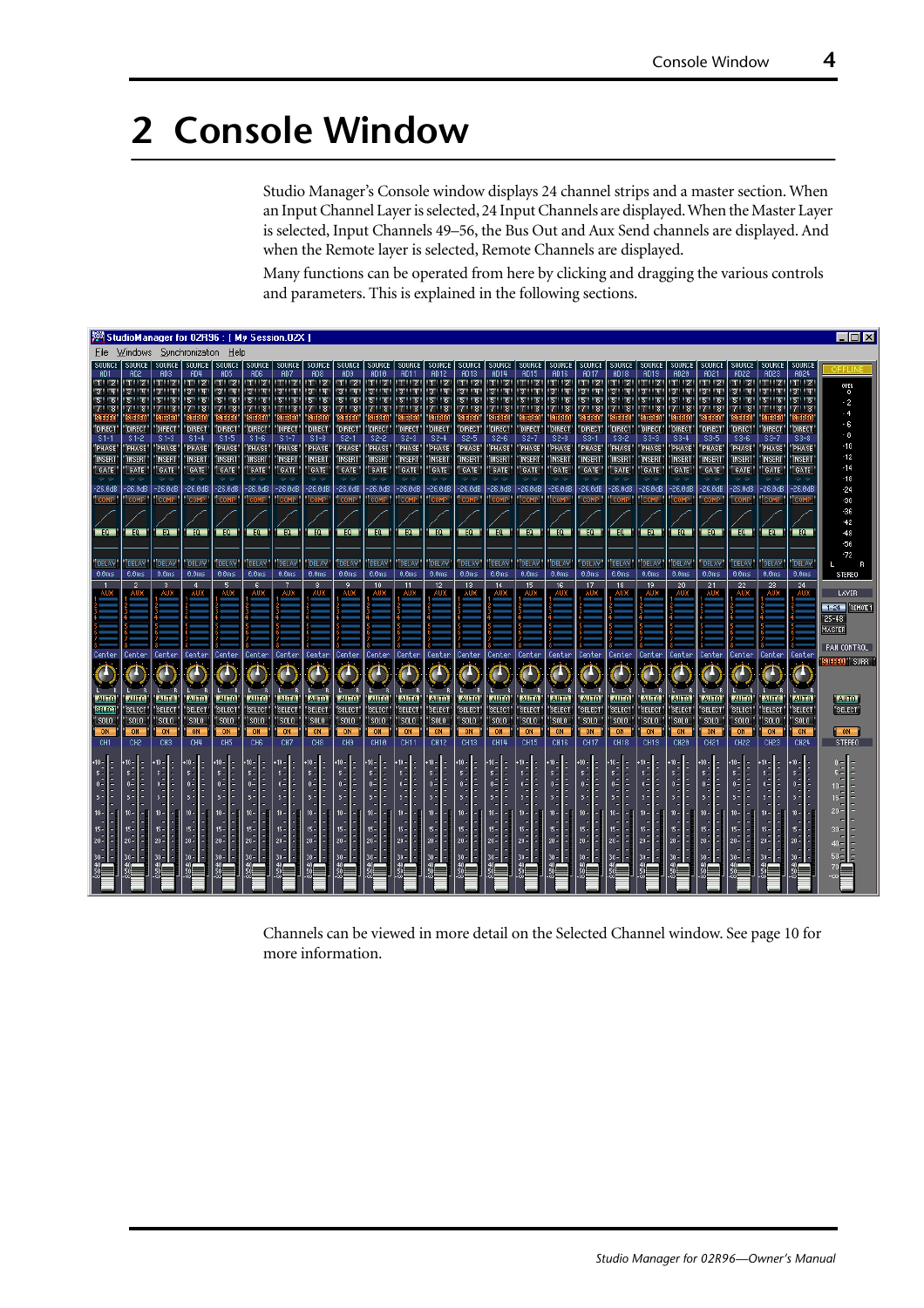## <span id="page-7-11"></span><span id="page-7-0"></span>**Input Channels**



#### <span id="page-7-16"></span><span id="page-7-15"></span><span id="page-7-14"></span><span id="page-7-4"></span>A **SOURCE parameter**

This parameter is used to select an Input source. To select an Input source, click the parameter and choose from the list that appears.

## <span id="page-7-5"></span>B **Routing buttons**

These buttons are used to route the Input Channel to the Bus Outs.

## <span id="page-7-13"></span>**(3) STEREO button**

This button is used to route the Input Channel's signal to the Stereo Out.

## <span id="page-7-12"></span>(4) **DIRECT** button

This button turns on and off the Input Channel's routing to its Direct Out.

## <span id="page-7-8"></span>**(6) Direct Out parameter**

<span id="page-7-9"></span>This parameter is used to select the Direct Out destination. To select a destination, click the parameter and choose from the list that appears.

## $\circ$  **PHASE button**

<span id="page-7-10"></span>This button is used to reverse the signal phase of the channel.

## G **INSERT button**

<span id="page-7-1"></span>This button is used to turn on and off the Input Channel's Insert.

## <span id="page-7-2"></span>**(8)** GATE button This button is used to turn on and off the Input Channel's Gate.

#### <span id="page-7-6"></span>I **Gate open/close indicators** These indicators display whether the Gate is open (green) or closed (red).

- <span id="page-7-7"></span>(10) Gate threshold This displays the Gate Threshold, which can be set by dragging.
- **(1)** COMP button This button is used to turn on and off the Input Channel's Compressor.
- <span id="page-7-3"></span>L **Compressor curve** This display shows the Compressor's curve.
- M **EQ button** This button is used to turn on and off the Input Channel's EQ.
- **(14) EQ curve** This display shows the Equalizer's curve, which can be set by dragging.



#### O **DELAY button**

This button is used to turn on and off the Input Channel's Delay function.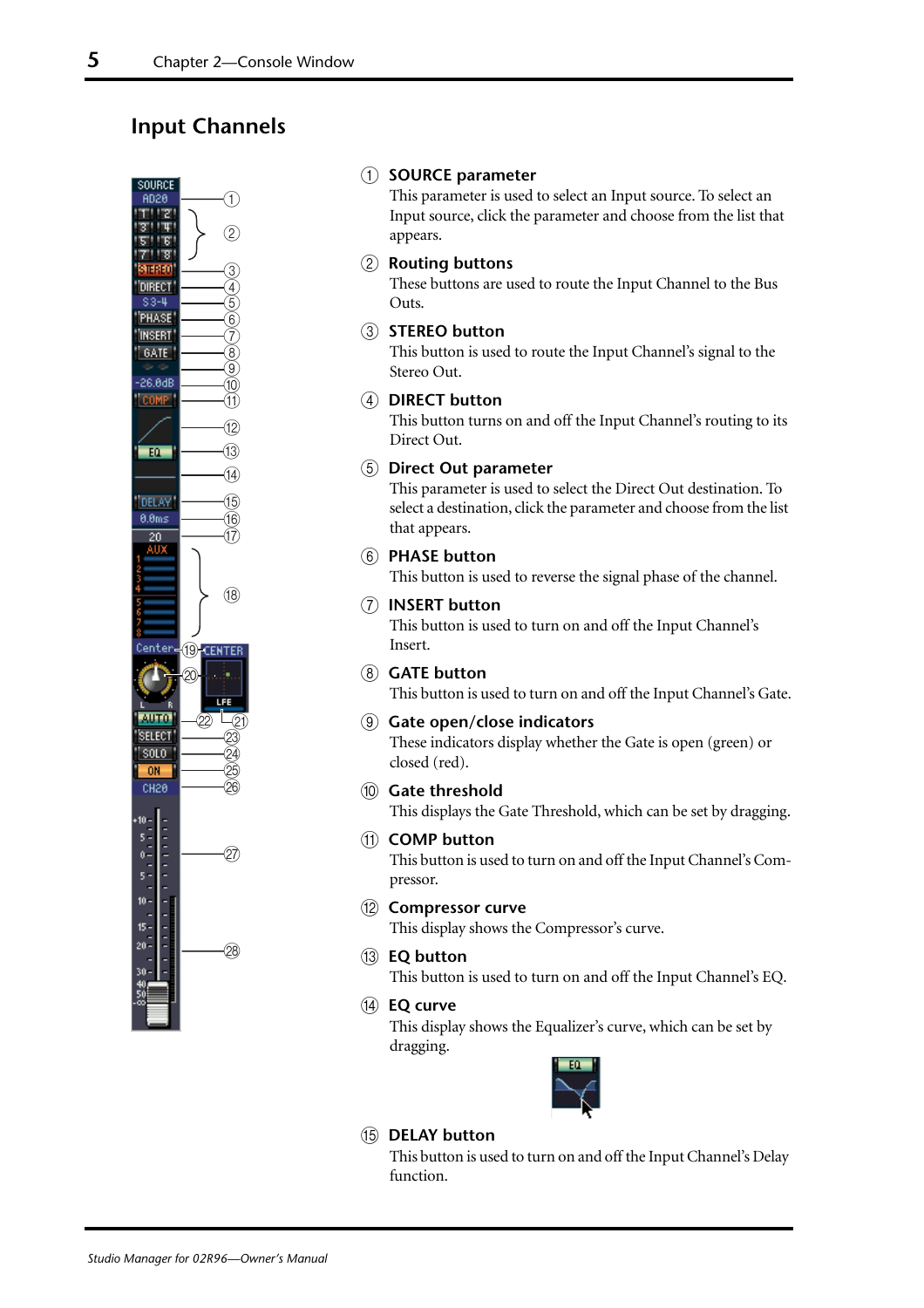## <span id="page-8-4"></span><span id="page-8-1"></span>**(16) Delay parameter**

This parameter is used to set the delay time of the Delay function. Delay times can be set by dragging.

## Q **Channel number**

This is the channel number.

## (18) **AUX section**

These controls are used to set the levels of the Aux Sends. To set an Aux Send level, drag its bar or click a point along the length of the bar. To turn an Aux Send on or off, click its number.

<span id="page-8-8"></span>The following table shows how the Aux Send controls appear depending on the Aux Send On/Off and Pre/Post settings. Aux Sends can be set to pre-fader or post-fader on the Selected Channel window (see ["AUX SEND section" on](#page-13-0)  [page 11\)](#page-13-0).

<span id="page-8-7"></span>

| <b>Aux Send status</b>     | Appearance                        |
|----------------------------|-----------------------------------|
| On or off but no level set | Dark blue bar                     |
| Off, pre-fader             | Green bar outline displays level  |
| On, pre-fader              | Green bar displays level          |
| Off, post-fader            | Orange bar outline displays level |
| On, post-fader             | Orange bar displays level         |

## <span id="page-8-5"></span>**(19) Pan/Aux Send display**

This display shows the stereo or surround pan position or, while setting an Aux Send, the Aux Send level in dB.

#### $\oslash$  **PAN** control

<span id="page-8-9"></span><span id="page-8-0"></span>This control is used to set the Input Channel's stereo or surround pan position. When the PAN CONTROL in the Master Section is set to "STEREO," the Pan control appears as a rotary control, and when set to "SURR," the control appears as dot on a pan graph. The surround pan position can be set by dragging the dot. If you click on the pan graph while holding down the Shift key, the pan immediately jumps to the new position.

## <span id="page-8-10"></span>**21)** LFE control

<span id="page-8-6"></span>When 5.1 Surround mode is selected, this control is used to set the surround LFE Channel level. It appears when the PAN CONTROL in the Master Section is set to "SURR." To set the LFE level, drag the end of its bar or click a point along the length of the bar.



## 22 AUTO button

<span id="page-8-2"></span>This button displays the Automix status of the Input Channel.

## 23 **SELECT** button

<span id="page-8-3"></span>This button is used to select the Input Channel.

#### 24 **SOLO button**

This button solos the Input Channel. It appears orange while the channel is soloed.

25 ON button

This button turns the Input Channel on and off. It appears orange while the channel is on.

#### 26 Short channel name

This is the channel's short name. To edit the name, click it and type.

#### 27 Channel fader

This is the Input Channel's fader.

#### b **Channel meter**

This meter displays the signal level of the Input Channel.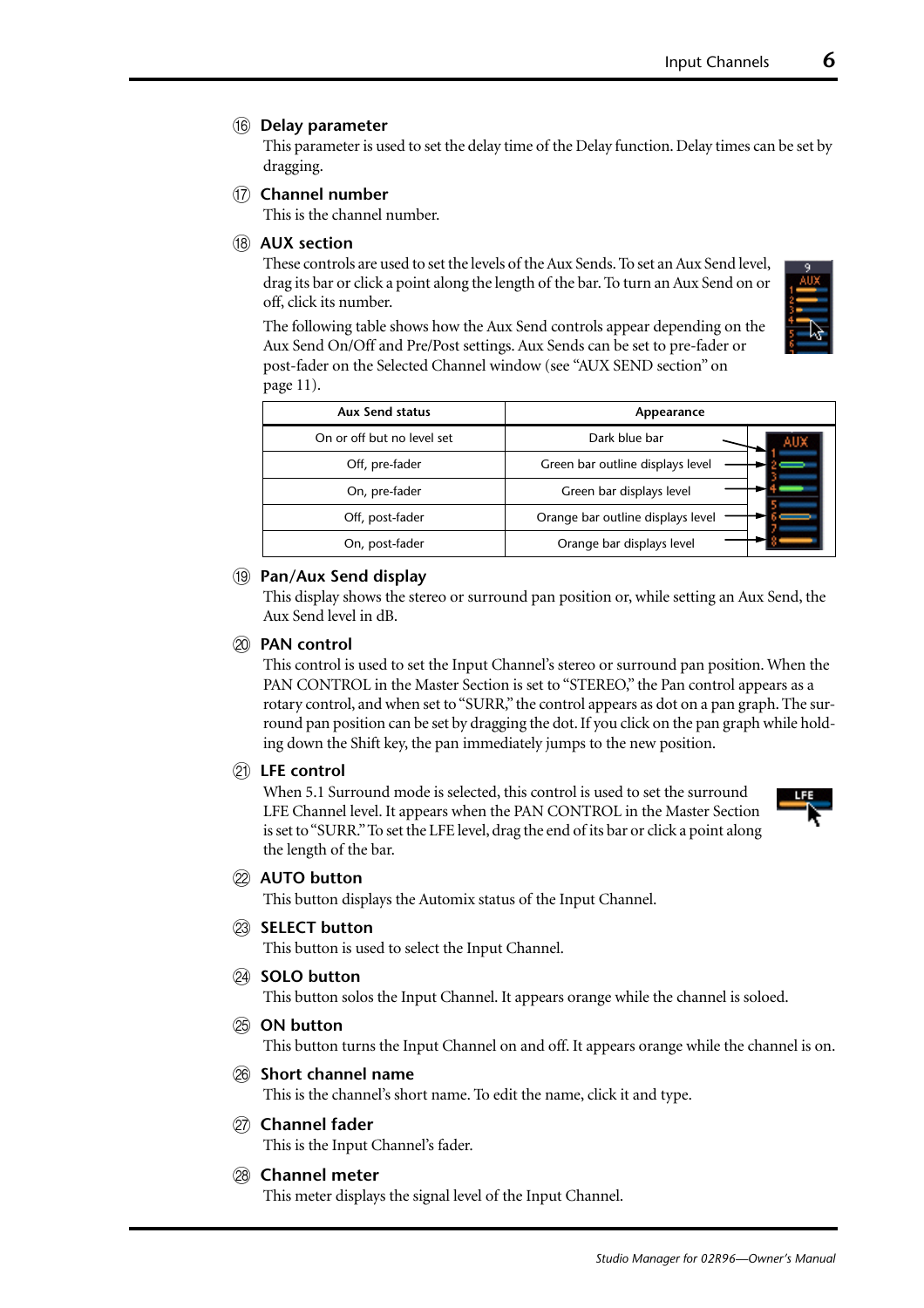## <span id="page-9-4"></span><span id="page-9-0"></span>**Master Section**



## <span id="page-9-5"></span>A **ONLINE status indicator**

This indicator shows whether Studio Manager is online or offline.

#### B **Meters**

<span id="page-9-7"></span><span id="page-9-3"></span>These meters display the output level of the Stereo Out when PAN CONTROL is set to "STEREO," or the Bus Outs used for surround processing when PAN CONTROL is set to "SURR." The Meters in 3-1 and 5.1 Surround modes are shown below.



## <span id="page-9-8"></span><span id="page-9-1"></span>**(3) LAYER buttons**

These buttons are used to select the Layers.

## **(4) PAN CONTROL**

<span id="page-9-6"></span>These buttons are used to select either "STEREO" (Stereo mode) or "SURR" (Surround mode). The Pan control on the Input Channels is a rotary control when "STEREO" is selected, and a dot on a pan graph when "SURR" is selected.

## <span id="page-9-2"></span>E **AUTO button**

This button displays the Automix status of the Stereo Out.

## **(6) SELECT button**

This button is used to select the Stereo Out. If it's clicked while the Remote Layer is selected, it will light up, but the Stereo Out will not appear in the Selected Channel window.

#### G **ON button**

This button turns the Stereo Out on and off. It appears orange while the Stereo Out is on.

## **(8)** Channel fader

This is the Stereo Out fader.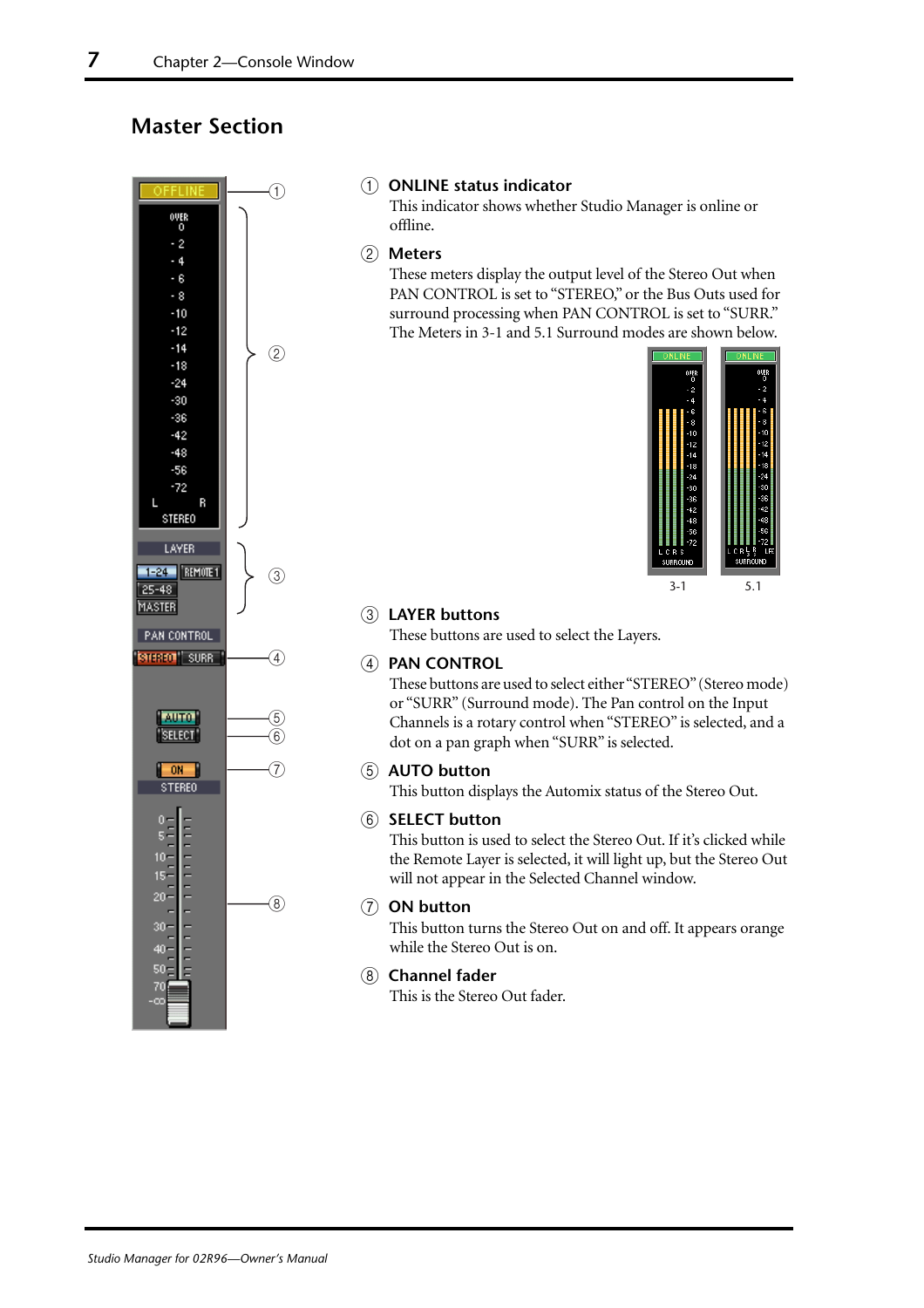## <span id="page-10-2"></span><span id="page-10-0"></span>**Output Channels**

<span id="page-10-15"></span>When the Master Layer is selected, the Bus Out and Aux Send channels are displayed. A Bus Out channel is shown here. Aux Send channels appear the same except that they do not have a STEREO button.



<span id="page-10-11"></span><span id="page-10-9"></span><span id="page-10-6"></span><span id="page-10-5"></span>A **STEREO button (Bus Out only)**

<span id="page-10-10"></span>This button is used to route the Bus Out to the Stereo Out.

#### B **INSERT button**

This button is used to turn on and off the Bus Out's Insert.

- <span id="page-10-7"></span>**(3) COMP button** This button is used to turn on and off the Bus Out's Compressor.
- <span id="page-10-8"></span>(4) **Compressor curve** This display shows the Compressor's curve.
- (5) **EQ button**

This button is used to turn on and off the Bus Out's EQ.

**(6) EQ curve** 

<span id="page-10-1"></span>This display shows the Equalizer's curve, which can be set by dragging.

G **DELAY button**

<span id="page-10-13"></span>This button is used to turn on and off the Bus Out's Delay function.

<span id="page-10-14"></span>**(8)** Delay parameter

This parameter is used to set the delay time of the Delay function. Delay times can be set by dragging.

<span id="page-10-12"></span>I **Channel number**

This is the channel number.

**(10) AUTO button** 

This button displays the Automix status of the Bus Out.

**(1) SELECT button** 

<span id="page-10-3"></span>This button is used to select the Bus Out.

(12) **SOLO** button

<span id="page-10-4"></span>This button solos the Bus Out. It appears orange while the Bus Out is soloed.

**(13)** ON button

This button turns the Bus Out on and off. It appears orange while the Bus Out is on.

N **Short channel name**

This is the channel's short name. To edit the name, click it and type.

O **Channel fader**

This is the Bus Out's fader.

**(16)** Channel meter

This meter displays the signal level of the Bus Out.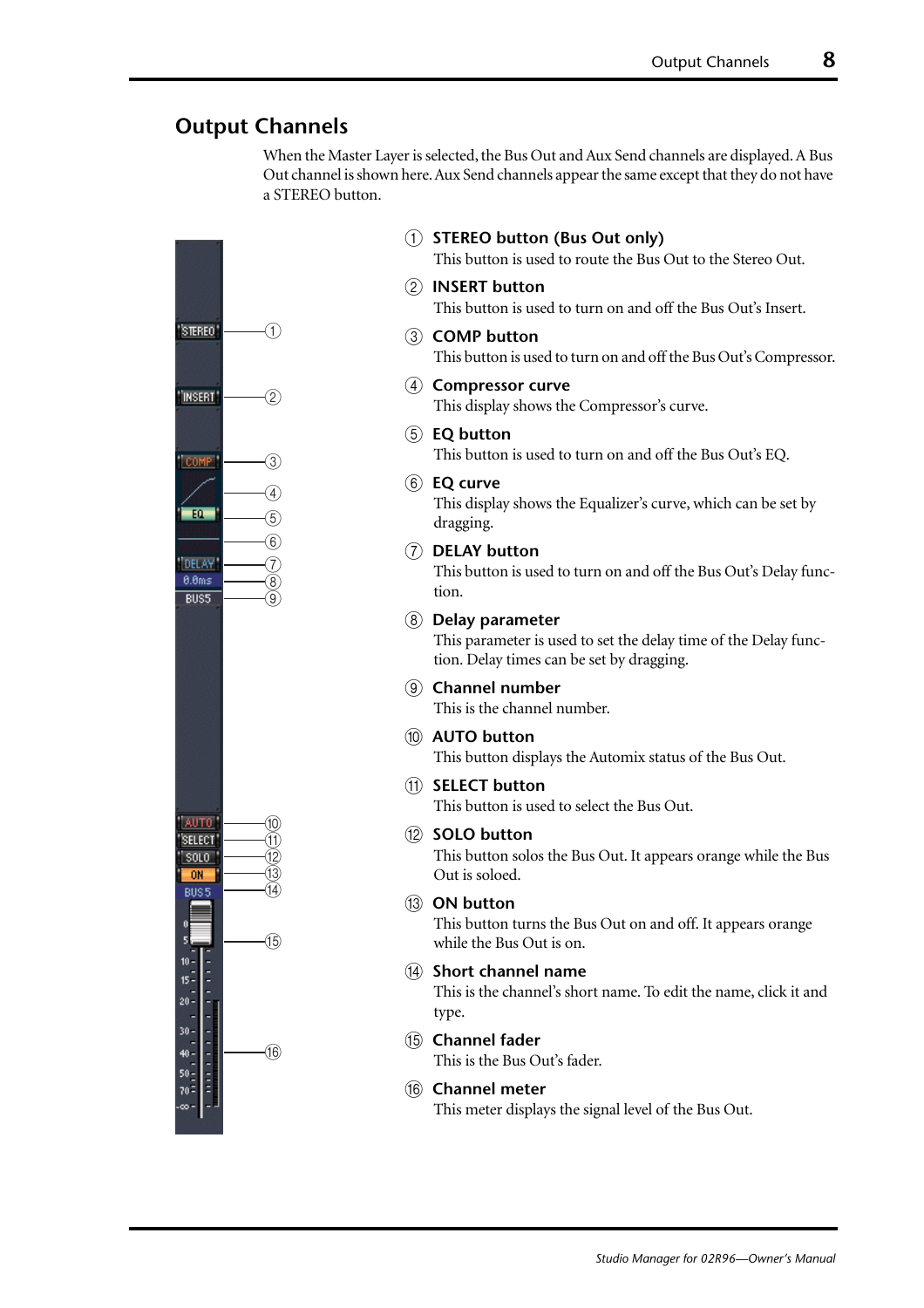## <span id="page-11-3"></span><span id="page-11-0"></span>**Remote Channels**

<span id="page-11-4"></span><span id="page-11-2"></span><span id="page-11-1"></span>When the Remote Layer is selected, Remote Channels are displayed.

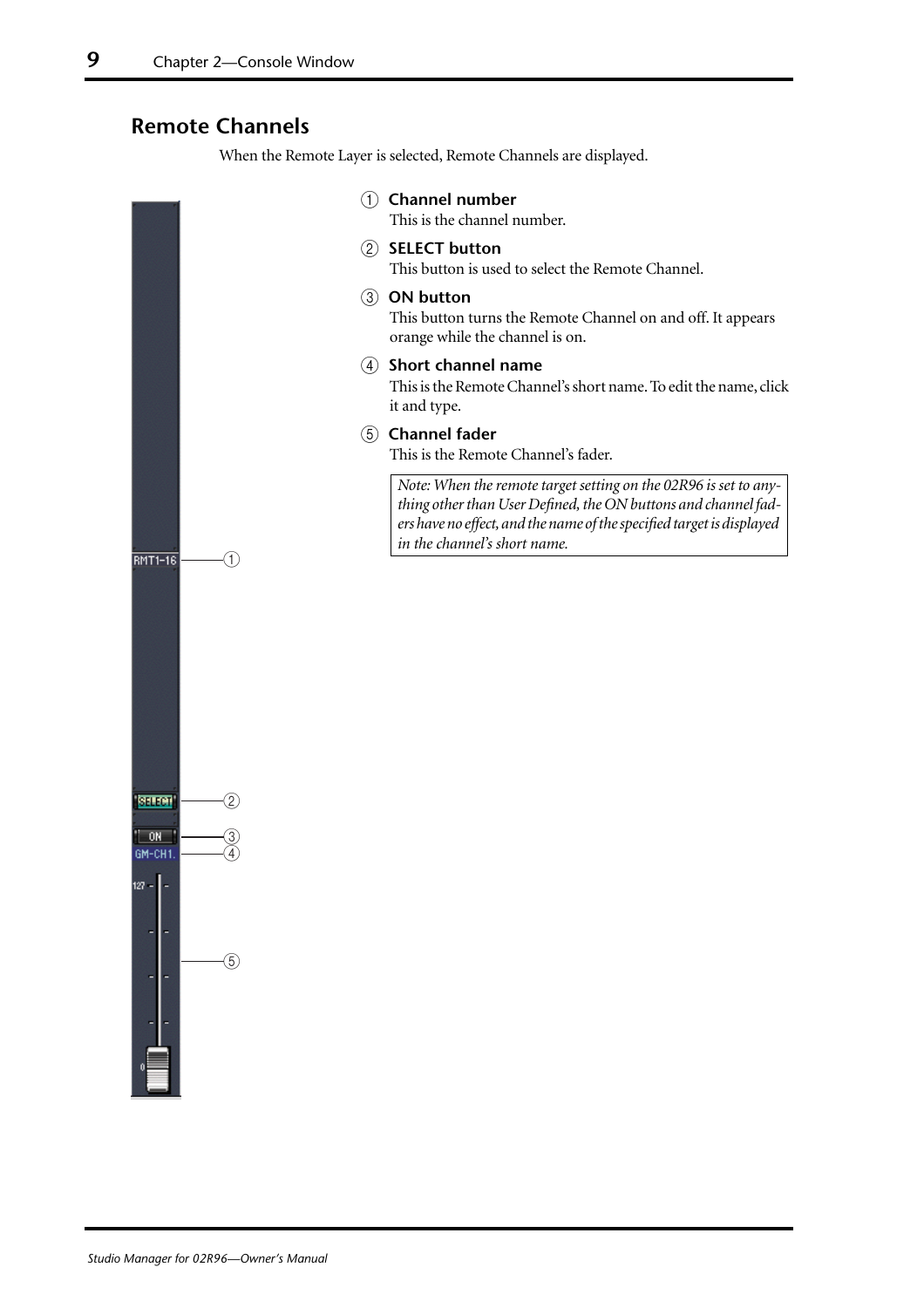## <span id="page-12-3"></span><span id="page-12-0"></span>**3 Selected Channel Window**

The Selected Channel window allows detailed editing of the currently selected channel. To open the Selected Channel window, choose Selected Channel from the Windows menu. The layout of the Selected Channel window depends on the currently selected channel. There are five variations, as follows:

- Input Channel (see below)
- Bus Out (see [page 12](#page-14-0))
- Aux Send (see [page 14](#page-16-0))
- Stereo Out (see [page 16](#page-18-0))
- Remote Channel (see [page 17](#page-19-0))

## <span id="page-12-1"></span>**Input Channels**

This is the Selected Channel window for Input Channels.



## <span id="page-12-2"></span>A **CHANNEL SELECT, INPUT PATCH & LIBRARY section**

Channels can be selected by clicking the Channel ID and selecting from the list that appears, or by clicking the left and right Channel Select buttons. The long channel name is displayed below the Channel ID. To edit the name, click it and type. The INPUT PATCH parameter is used to select an input source. To select an input, click the parameter and choose from the list that appears. The LIBRARY button opens the Channel Library window.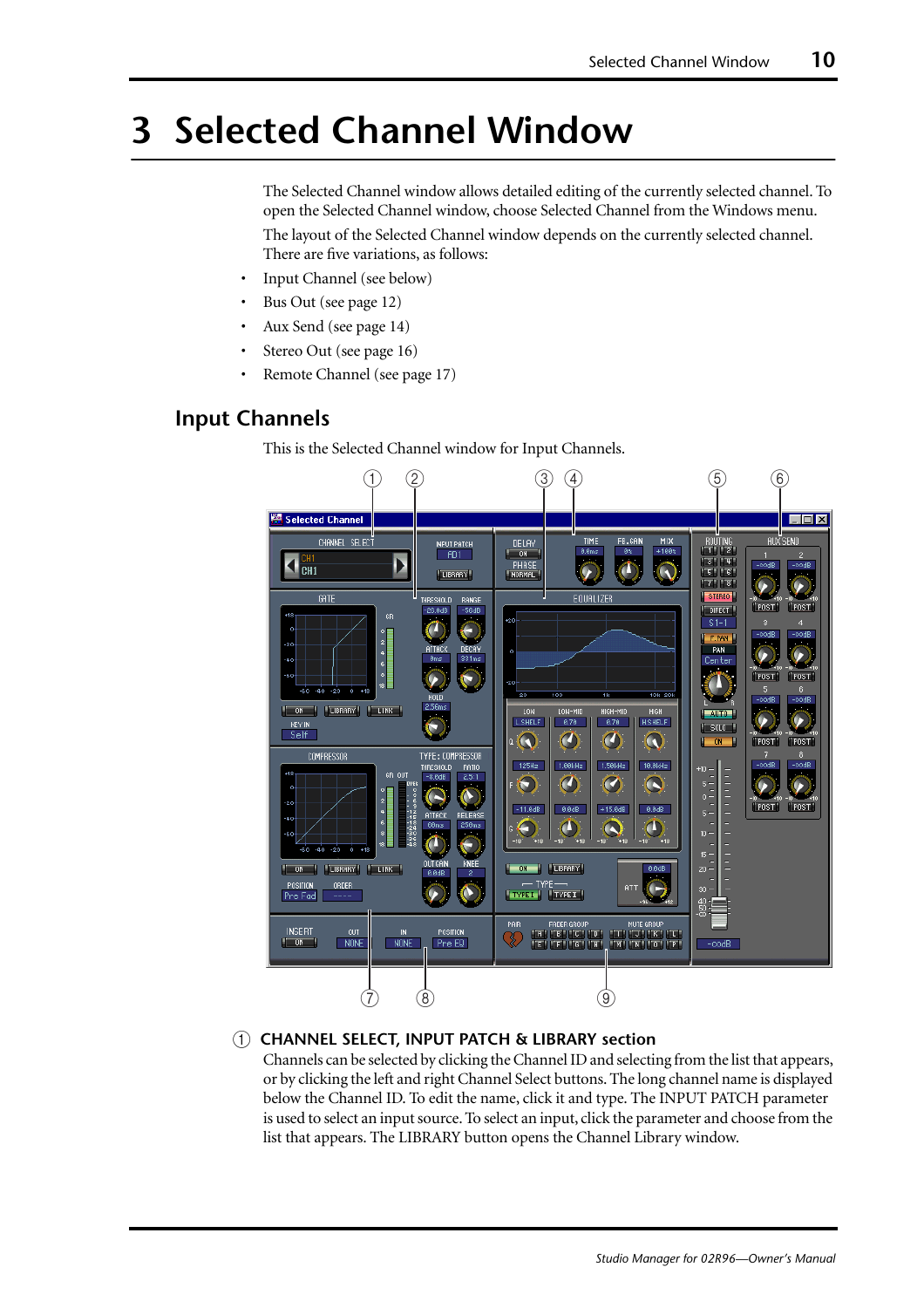## <span id="page-13-8"></span><span id="page-13-7"></span>B **GATE section**

<span id="page-13-6"></span>This section contains the Gate controls and display graph for the currently selected Input Channel. The rotary controls are used to set the threshold, range, attack, decay, and hold. The GR meter indicates the amount of gain reduction being applied by the Gate. The ON button turns the Gate on and off. The LINK button links the Gate of the currently selected Input Channel with the Gate of its partner channel. The KEY IN parameter is used to select a Gate trigger source. The LIBRARY button opens the Gate Library window.

## <span id="page-13-3"></span><span id="page-13-1"></span>C **EQUALIZER section**

This section contains the EQ controls and display graph for the currently selected Input Channel. The rotary controls are used to set the gain, center frequency, and Q of each band, and the pre-EQ attenuation level. EQ can also be set by dragging the EQ curve on the EQUALIZER graph. The ON button turns the EQ on and off. The TYPE buttons select the EQ type. The LIBRARY button opens the EQ Library window.

## D **DELAY & PHASE section**

<span id="page-13-4"></span>This section contains the delay and phase controls for the currently selected Input Channel. The rotary controls are used to set the delay time, feedback gain, and feedback mix. The ON button turns the Delay on and off. The PHASE button reverses the channel's signal phase.

## E **Routing, pan & level section**

This section contains the routing, pan, and level controls and the AUTO, SOLO, and ON buttons for the currently selected Input Channel. ROUTING buttons 1–8 are used to route the channel to the Bus Outs. The STEREO button routes the channel to the Stereo Out. The DIRECT button routes the channel to its Direct Out, and the parameter below it selects a Direct Out destination. The F.PAN button turns on and off the Bus Out Follow Pan function. The PAN control is used to pan the channel. The AUTO button displays the Automix status. The SOLO button is used to solo the channel, the ON button, to turn on and off the channel, and the channel fader, to set the channel level.

## <span id="page-13-5"></span><span id="page-13-0"></span>F **AUX SEND section**

This section contains the Aux Send controls for the currently selected Input Channel. Use the rotary controls to set the Aux Send levels, and click them to turn Aux Sends on and off. Use the button below each Aux Send control to select pre-fader or post-fader. In Fixed mode, this button is used to turn Aux Sends on and off (the level is fixed at nominal).

When Aux Sends are paired, a heart icon is displayed between them, and the odd-numbered Aux Send control sets the level, while the even-numbered control works as a pan control.

## <span id="page-13-9"></span><span id="page-13-2"></span>G **COMPRESSOR section**

This section contains the Compressor controls and display graph for the currently selected Input Channel. The rotary controls are used to set the threshold, ratio, attack, release, gain, and knee. The GR meter indicates the amount of gain reduction being applied by the Compressor. The OUT meter indicates its output level. The ON button turns the Compressor on and off. The LINK button links the Compressor of the currently selected Input Channel with the Compressor of its partner channel. The POSITION parameter is used to specify the position of the Compressor in the signal path. The ORDER parameter is used to specify the order of the Compressor and Insert when both are inserted at the same position. The LIBRARY button opens the Compressor Library window.

## **(8) INSERT section**

This section contains the Insert parameters for the currently selected Input Channel. The INSERT button turns the Insert on and off. The OUT and IN parameters are used to specify the insert out destination and insert in source respectively. The POSITION parameter is used to specify the position of the Insert in the signal path.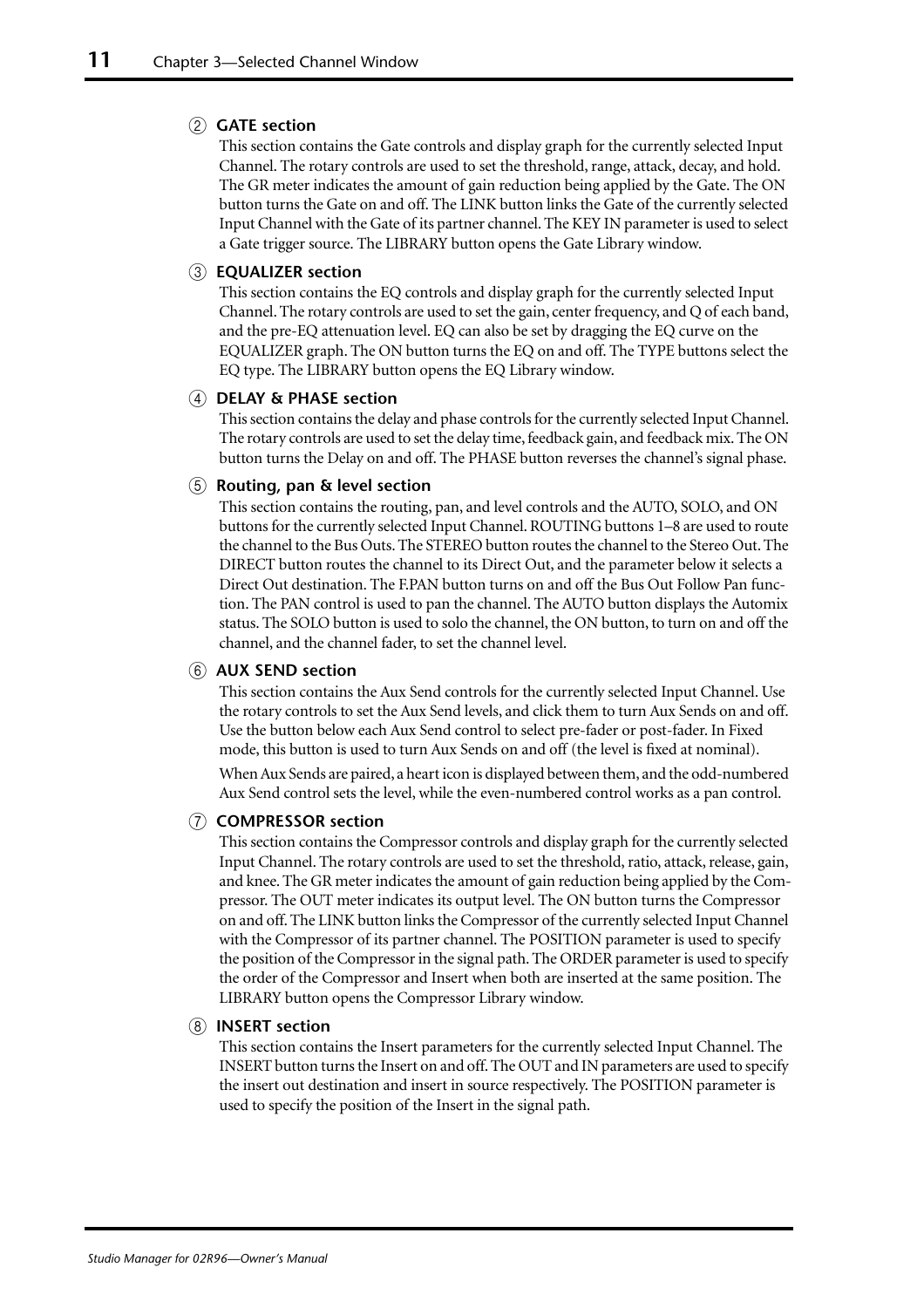## <span id="page-14-5"></span><span id="page-14-2"></span>I **Pair, FADER GROUP & MUTE GROUP section**

This section contains the Pair, Fader and Mute group functions for the currently selected Input Channel. Click the heart icon to pair and unpair the channel with its partner channel. Use the FADER GROUP buttons to add the channel to Fader groups, and use the MUTE GROUP buttons to add it to Mute groups.



## <span id="page-14-0"></span>**Bus Outs**

This is the Selected Channel window for Bus Outs.



## <span id="page-14-4"></span><span id="page-14-3"></span><span id="page-14-1"></span>A **CHANNEL SELECT section**

Channels can be selected by clicking the Channel ID and selecting from the list that appears, or by clicking the left and right Channel Select buttons. The long channel name is displayed below the Channel ID. The LIBRARY button opens the Channel Library window.

## B **EQUALIZER section**

This section contains the EQ controls and display graph for the currently selected Bus Out. It's layout is identical to the EQUALIZER section for Input Channels. [See "EQUALIZER](#page-13-1)  [section" on page 11 for more information.](#page-13-1)

## **(3) DELAY section**

This section contains the delay controls for the currently selected Bus Out. The rotary control is used to set the delay time, and the ON button turns the Delay function on and off.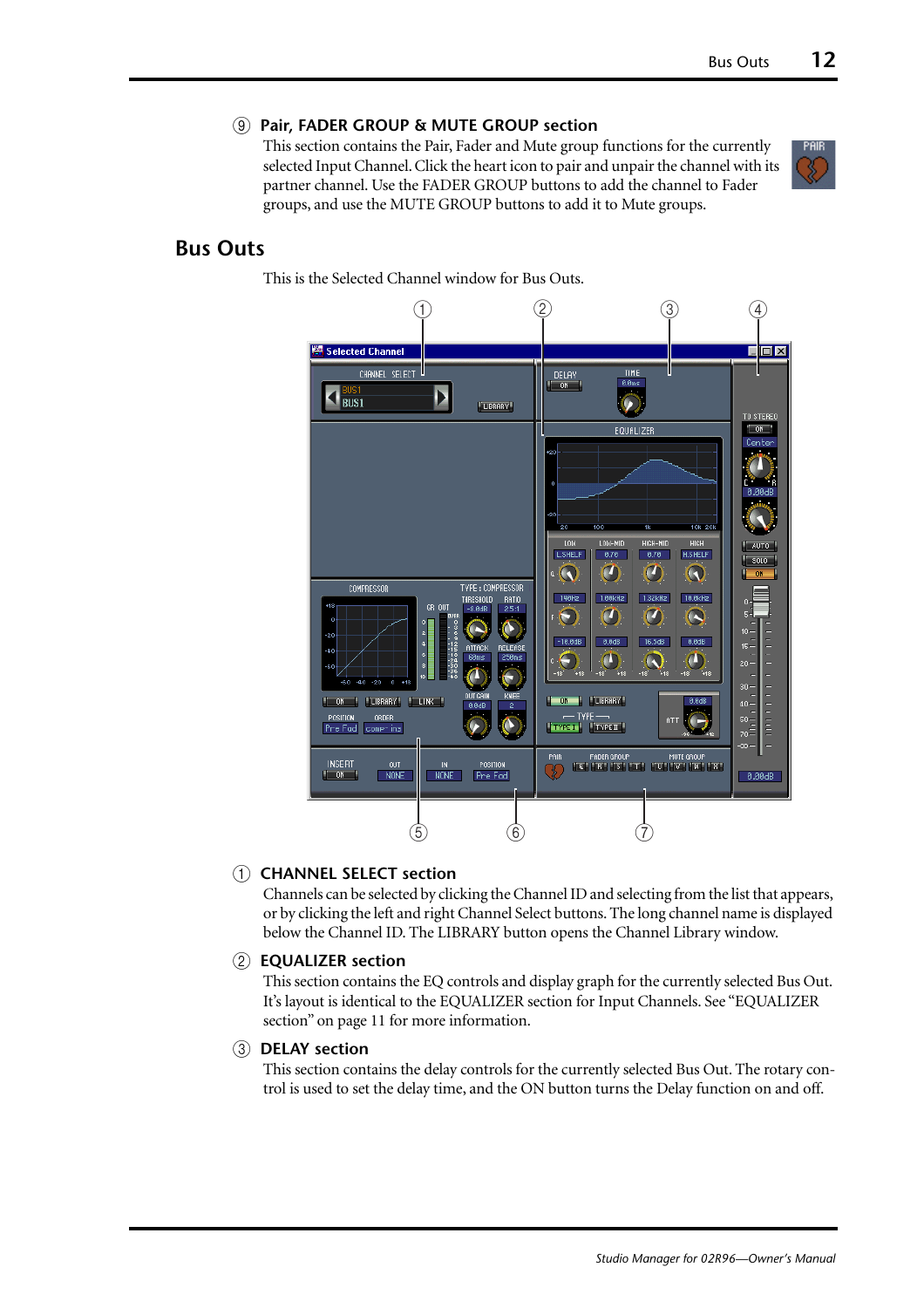## <span id="page-15-1"></span><span id="page-15-0"></span>D **TO STEREO & level section**

<span id="page-15-3"></span>This section contains the TO STEREO and level controls and the AUTO, SOLO, and ON buttons for the currently selected Bus Out. The TO STEREO button routes the Bus Out to the Stereo Out, and the rotary controls are used to set the Bus to Stereo level and pan. The AUTO button displays the Automix status. The SOLO button is used to solo the Bus Out, the ON button, to turn the Bus Out on and off, and the channel fader, to set the Bus Out level.

## <span id="page-15-2"></span>E **COMPRESSOR section**

This section contains the Compressor controls and display graph for the currently selected Bus Out. Its layout is identical to the COMPRESSOR section for Input Channels. [See](#page-13-2)  ["COMPRESSOR section" on page 11 for more information.](#page-13-2)

#### (6) **INSERT section**

This section contains the Insert parameters for the currently selected Bus Out. The INSERT button turns the Insert on and off. The OUT and IN parameters are used to select the insert out destination and insert in source respectively. The POSITION parameter is used to specify the position of the Insert in the signal path.

## G **Pair, FADER GROUP & MUTE GROUP section**

This section contains the Pair, Fader and Mute group functions for the currently selected Bus Out. Click the heart icon to pair and unpair the channel with its partner channel. Use the FADER GROUP buttons to add the channel to Fader groups, and use the MUTE GROUP buttons to add it to Mute groups.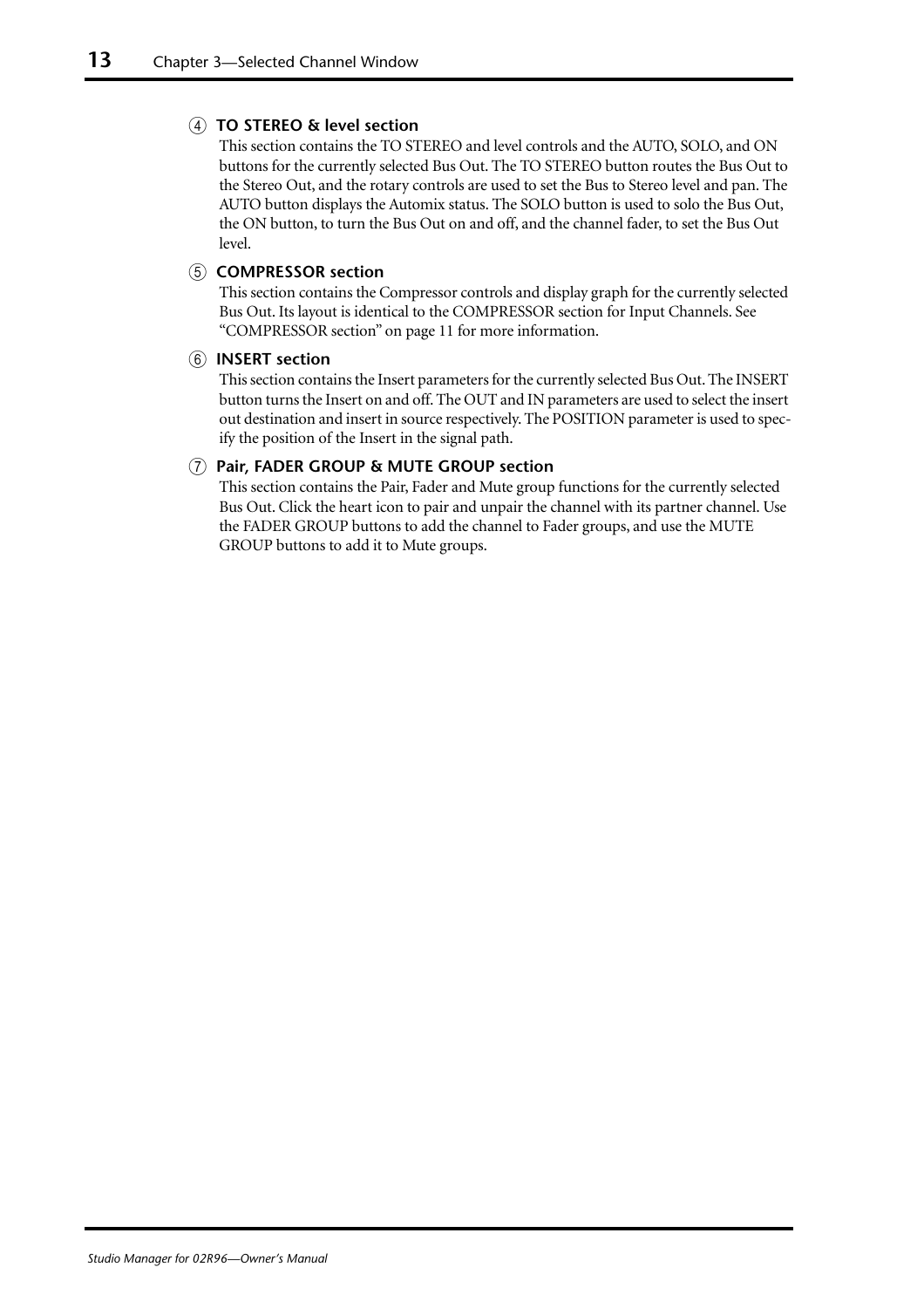## <span id="page-16-3"></span><span id="page-16-0"></span>**Aux Sends**

 $\circled{2}$   $\circled{3}$  $\mathbf{1}$  $\left(4\right)$ ad Cha **olx** CHANNEL SELECT DELAY<br>CON TIME  $\bigcap_{\text{AUX1}}$ 6 **FLIBRARY!** EQUALIZER  $L0b$ HIGH<br>H.SHELF F AUTO  $\frac{100700}{8.78}$ L.SHELF  $-0.70$  $\parallel$  solo  $\parallel$  $\sigma$  $\sigma$  $\Omega$  $\boldsymbol{\Omega}$  $\overline{on}$ TYPE: COMPRESSOR **COMPRESSOR**  $188Hz$ 1.88kHz 1.32kHz  $18.8kHz$ C Ø  $\boldsymbol{\sigma}$ G  $-18.8dB$  $0.8$ dB  $17.8dB$  $0.0$ dB  $15 \epsilon$  $\sigma$ Φ  $\Omega$  $^{20}$  $30 1111111$ ON USRARY ON FLIBRARY FLINK  $\overline{BA}$  $40 -$ POSITION ORDER<br>Pre Fad comp- ins  $50 -$ ATT Œ  $70 =$ FROER GROUP MUTE GROUP<br>TO TRY IS TO TUNY TO TRY **INSERT OUT** POSITION NONE  $NONE$ Pre Fad  $0.000B$  $\overline{7}$  $\overline{6}$  (6)

This is the Selected Channel window for Aux Sends.

## <span id="page-16-6"></span><span id="page-16-4"></span><span id="page-16-1"></span>A **CHANNEL SELECT section**

<span id="page-16-2"></span>Channels can be selected by clicking the Channel ID and choosing from the list that appears, or by clicking the left and right Channel Select buttons. The long channel name is displayed below the Channel ID. The LIBRARY button opens the Channel Library window.

## <span id="page-16-5"></span>B **EQUALIZER section**

This section contains the EQ controls and display graph for the currently selected Aux Send. It's layout is identical to the EQUALIZER section for Input Channels. [See "EQUALIZER](#page-13-1)  [section" on page 11 for more information.](#page-13-1)

## (3) **DELAY** section

This section contains the delay controls for the currently selected Aux Send. The rotary control is used to set the delay time, and the ON button turns the Delay function on and off.

#### (4) Aux Send level section

This section contains the AUTO, SOLO, and ON buttons and the channel fader for the currently selected Aux Send.

#### E **COMPRESSOR section**

This section contains the Compressor controls and display graph for the currently selected Aux Send. Its layout is identical to the COMPRESSOR section for Input Channels. [See](#page-13-2)  ["COMPRESSOR section" on page 11 for more information.](#page-13-2)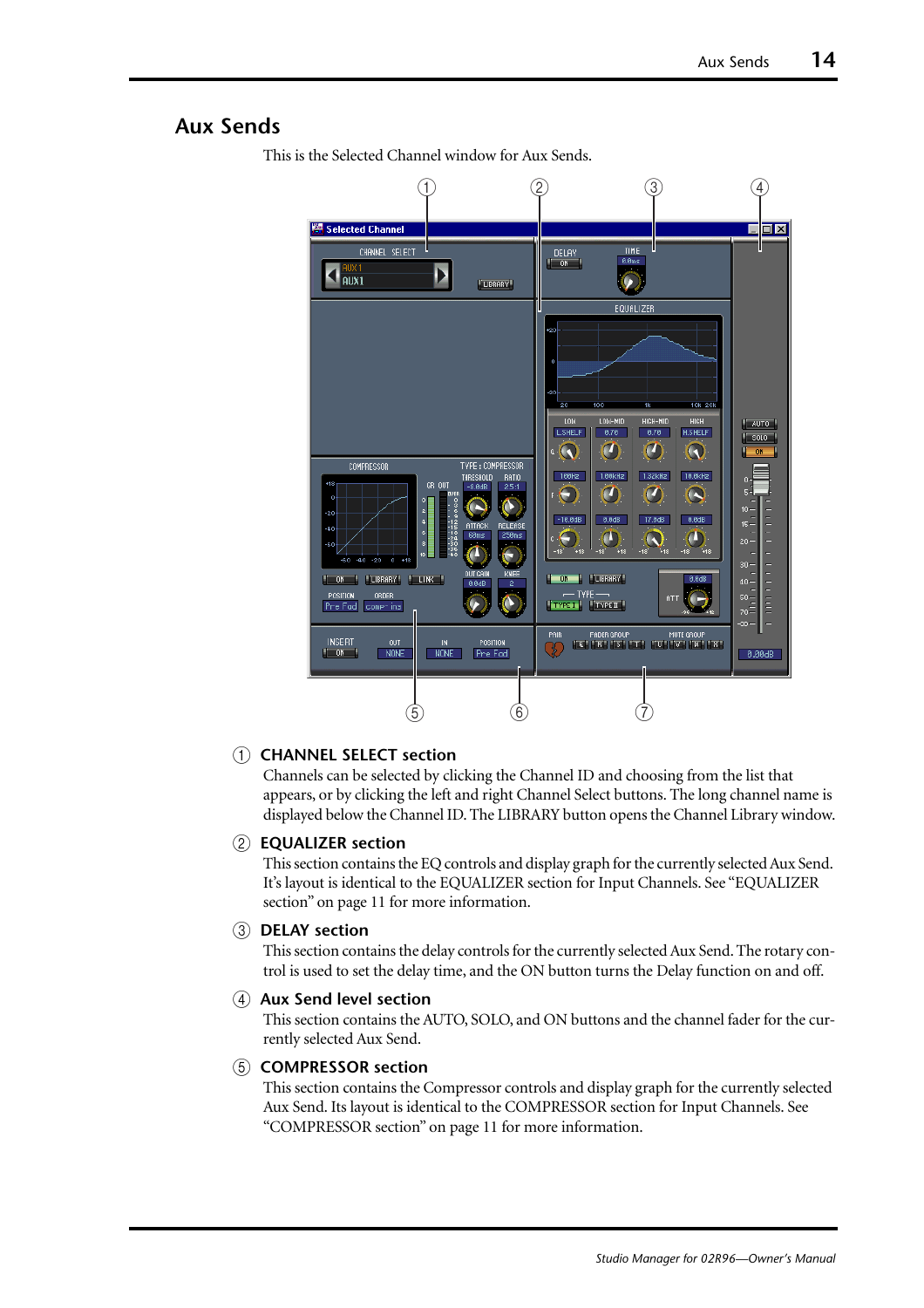## <span id="page-17-1"></span><span id="page-17-0"></span>**(6) INSERT section**

This section contains the Insert parameters for the currently selected Aux Send. The INSERT button turns the Insert on and off. The OUT and IN parameters are used to specify the insert out destination and insert in source respectively. The POSITION parameter is used to specify the position of the Insert in the signal path.

## G **Pair, FADER GROUP & MUTE GROUP section**

This section contains the Pair, Fader and Mute group functions for the currently selected Aux Send. Click the heart icon to pair and unpair the channel with its partner channel. Use the FADER GROUP buttons to add the channel to Fader groups, and use the MUTE GROUP buttons to add it to Mute groups.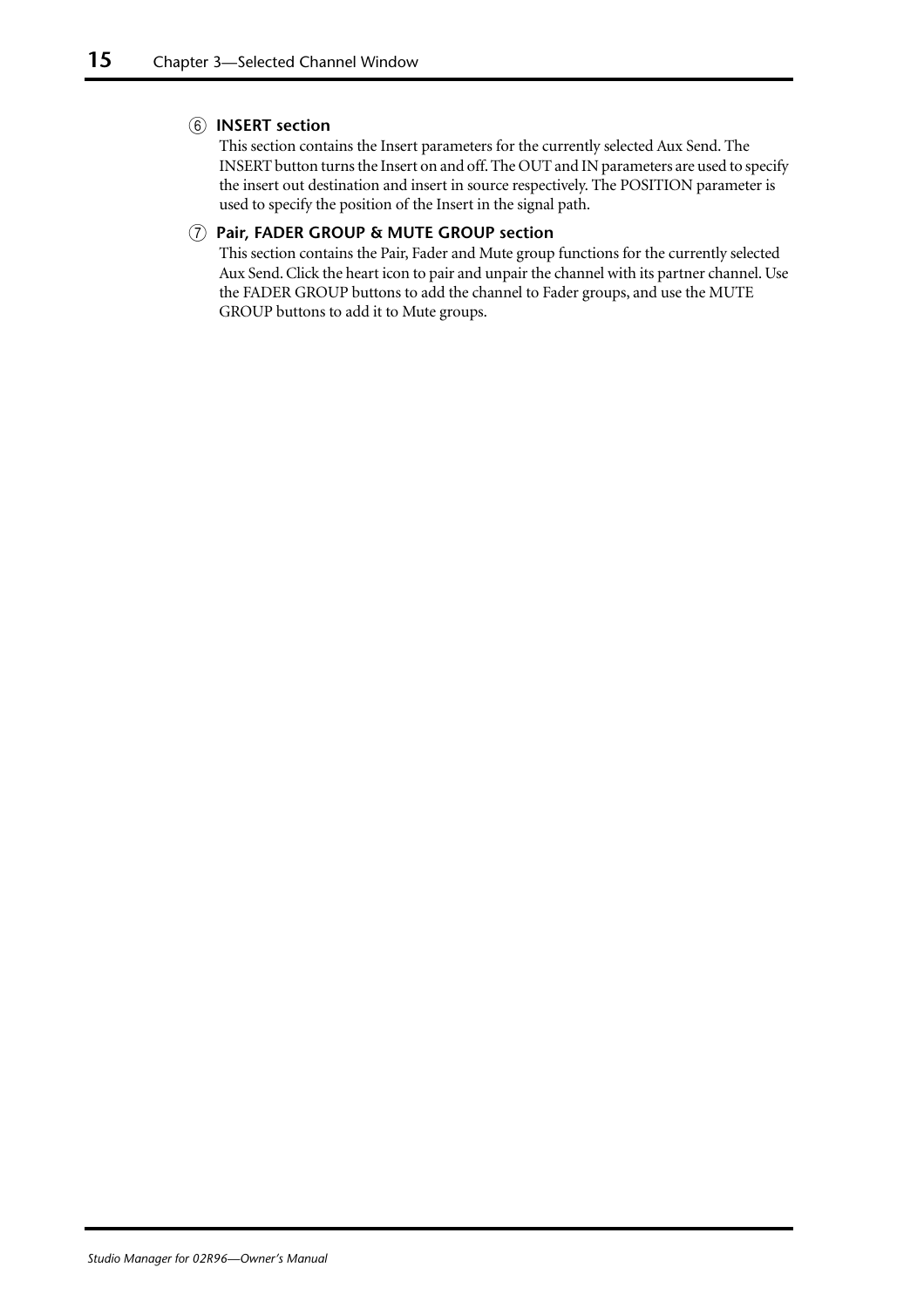## <span id="page-18-6"></span><span id="page-18-0"></span>**Stereo Out**

 $\bigcirc$  $\circled{2}$   $\circled{3}$  $\left(4\right)$ **Selected Channe** ∃lot× CHANNEL SELECT TIME  $\frac{\text{DELAY}}{\text{ON}}$ STEREO 6 **LIBRARY** FOIIAL IZER **BAL** n LOW **HIGH** AUTO<sup>-1</sup> **L.SHELF**  $0.78$ **H.SHELF**  $\sigma$ Ο  $\boldsymbol{\Omega}$  $\boldsymbol{\alpha}$  $\overline{m}$ **COMPRESSOR** TYPE: COMPRESSOR 1.88k 1.78kHz  $18.8kHz$  $\frac{0}{5}$  $=$ Г  $\sigma$  $\boldsymbol{\sigma}$  $\Gamma$  $10 -$ -2  $-16.0dE$  $0.0$ dB  $17.8$ dB  $0.0$ dB 15 – ጣ ጣ G  $\Omega$  $^{20}$ 4 30 **CONCEPT LIBRARY!** ON PLIBRARY  $6.8d$  $40 -$ POSITION ORDER<br>Pre Fad comp-ins — TYPE —<br><mark>| Typei |</mark> ||Typei || ATT ch. Œ FADER GROUP MUTE GROUP<br>"Q" "R" "S" "T" "U" "V" "W" "X" INSERT POSITION<br>Pre Fad  $NONE$ NONE  $\circ$  6  $\circled7$ 

This is the Selected Channel window for the Stereo Out.

## <span id="page-18-5"></span><span id="page-18-3"></span><span id="page-18-1"></span>A **CHANNEL SELECT section**

<span id="page-18-2"></span>Channels can be selected by clicking the Channel ID and choosing from the list that appears, or by clicking the left and right Channel Select buttons. The long channel name is displayed below the Channel ID. The LIBRARY button opens the Channel Library window.

## <span id="page-18-4"></span>B **EQUALIZER section**

This section contains the EQ controls and display graph for the Stereo Out. It's layout is identical to the EQUALIZER section for Input Channels. [See "EQUALIZER section" on](#page-13-1)  [page 11 for more information.](#page-13-1)

## (3) DELAY section

This section contains the delay controls for the Stereo Out. The rotary control is used to set the delay time, and the ON button turns the Delay function on and off.

## D **Balance & level section**

This section contains the balance control, AUTO and ON buttons, and channel fader for the Stereo Out.

## E **COMPRESSOR section**

This section contains the Compressor controls and display graph for the currently selected Stereo Out. Its layout is identical to the COMPRESSOR section for Input Channels except there is no LINK button. [See "COMPRESSOR section" on page 11 for more information.](#page-13-2)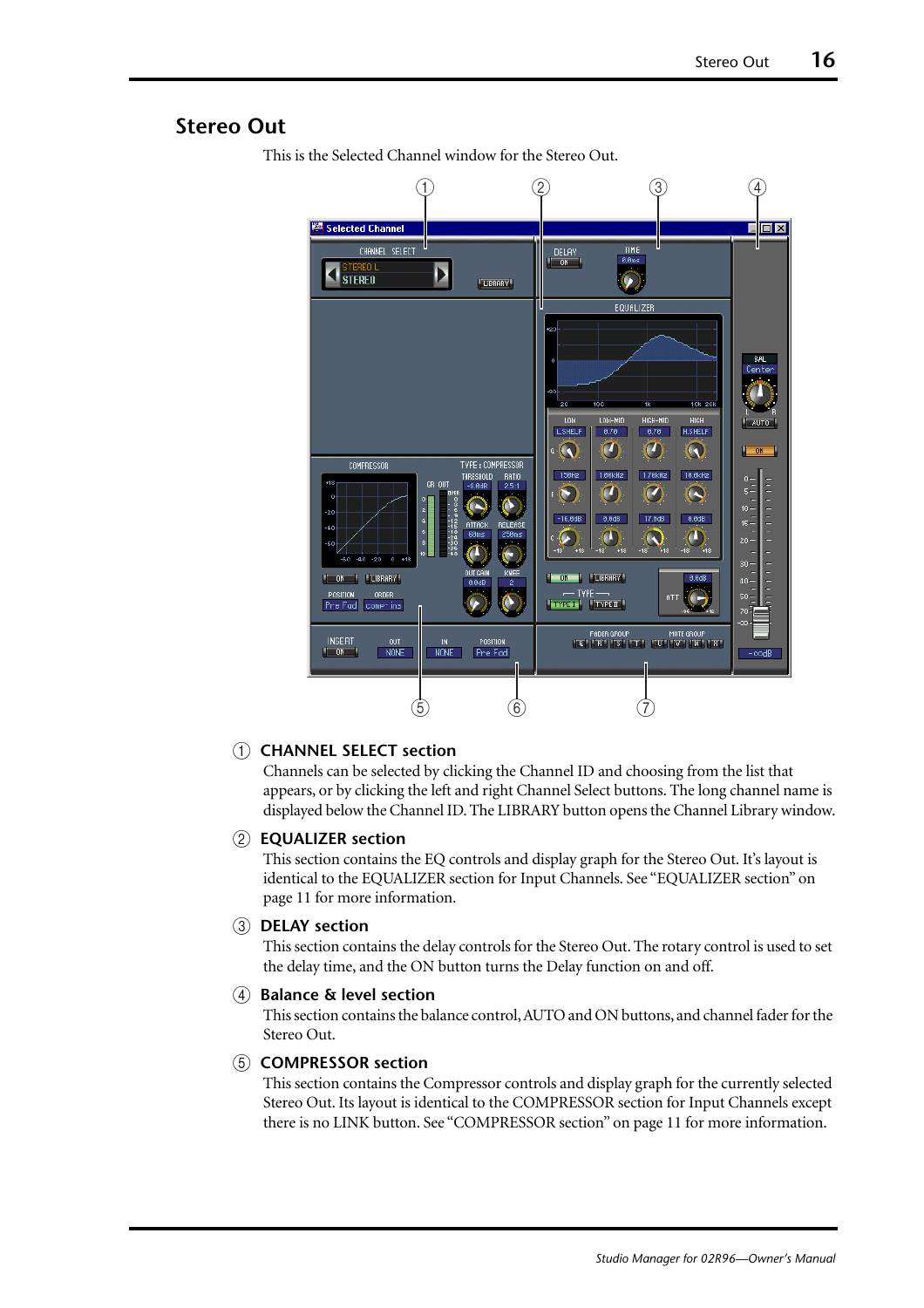## <span id="page-19-5"></span><span id="page-19-4"></span><span id="page-19-3"></span>**(6) INSERT section**

This section contains the Insert parameters for the Stereo Out. The INSERT button turns the Insert on and off. The OUT and IN parameters are used to specify the insert out destination and insert in source respectively. The POSITION parameter is used to specify the position of the Insert in the signal path.

## <span id="page-19-2"></span>G **FADER GROUP & MUTE GROUP section**

This section contains the Fader and Mute group functions for the Stereo Out. Use the FADER GROUP buttons to add the Stereo Out to Fader groups, and use the MUTE GROUP buttons to add it to Mute groups.

## <span id="page-19-0"></span>**Remote Channels**

<span id="page-19-1"></span>This is the Selected Channel window for the Remote Channels.

## A **CHANNEL SELECT section**

Channels can be selected by clicking the Channel ID and choosing from the list that appears, or by clicking the left and right Channel Select buttons. The long channel name is displayed below the Channel ID.

B **Remote Channel Level section** This section contains the ON button and the channel fader for the currently selected Remote Channel.

> *Note: When the remote target setting on the 02R96 is set to anything other than User Defined, the ON buttons and channel faders have no effect, and the name of the specified target is displayed below the channel ID.*

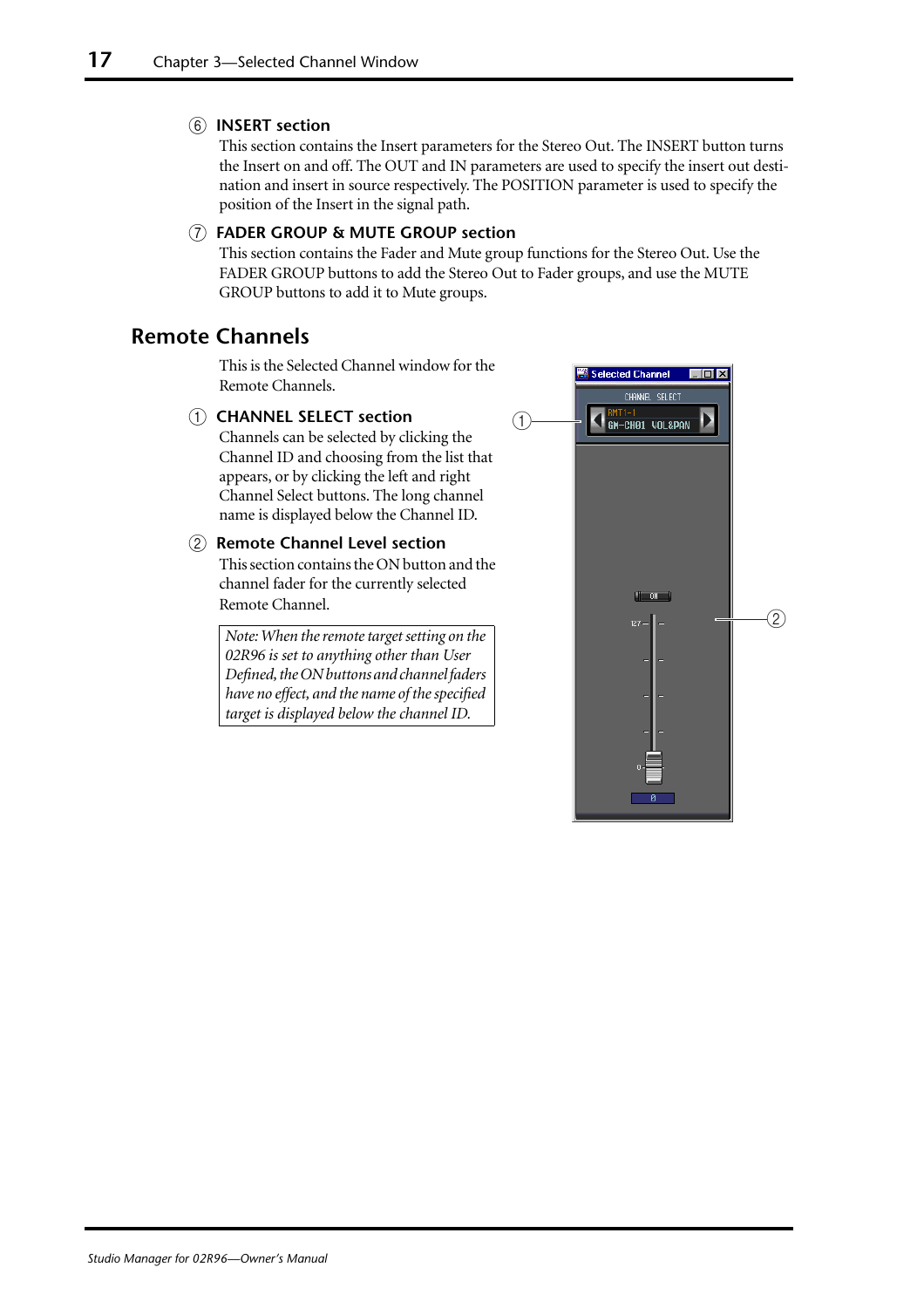## <span id="page-20-1"></span><span id="page-20-0"></span>**4 Library Window**

The Library window allows you to control and manage 02R96 Scenes and libraries. In addition, Scenes and libraries can be saved to disk on your computer.

| Library      | How to Open                                    |  |  |  |  |
|--------------|------------------------------------------------|--|--|--|--|
| Scene        | Choose Library from the Windows menu           |  |  |  |  |
| Channel      |                                                |  |  |  |  |
| Equalizer    | LIBRARY buttons on the Selected Channel window |  |  |  |  |
| Gate         |                                                |  |  |  |  |
| Compressor   |                                                |  |  |  |  |
| Effects      | LIBRARY button on the Effects Editor window    |  |  |  |  |
| Input Patch  | LIBRARY buttons on the Patch Editor window     |  |  |  |  |
| Output Patch |                                                |  |  |  |  |

The layout of the Library window is the same regardless of which library is selected (the Compressor Library is shown below). The Library window consists of two panes. The pane on the left displays a list of memories in the currently open Library file. The pane on the right displays a list of memories in the 02R96.

Memories can be copied between the 02R96 and Library file by dragging them between the panes. Memories can be copied or sorted within the 02R96 or Library file by dragging them within the same pane. When a memory is dropped on top of another memory, it's copied. When a memory is dropped between two memories, it's moved (i.e., sorted). Memory contents can be swapped by holding down the Shift key while dragging. In all cases, the contents of the destination memory are overwritten. To edit a memory title, click and then type.



## <span id="page-20-3"></span><span id="page-20-2"></span>A **File name**

This is the file name of the currently open Library file.

## B **OPEN button**

This button is used to open Library files.

## **(3) CLOSE** button

This button is used to close the currently open Library file.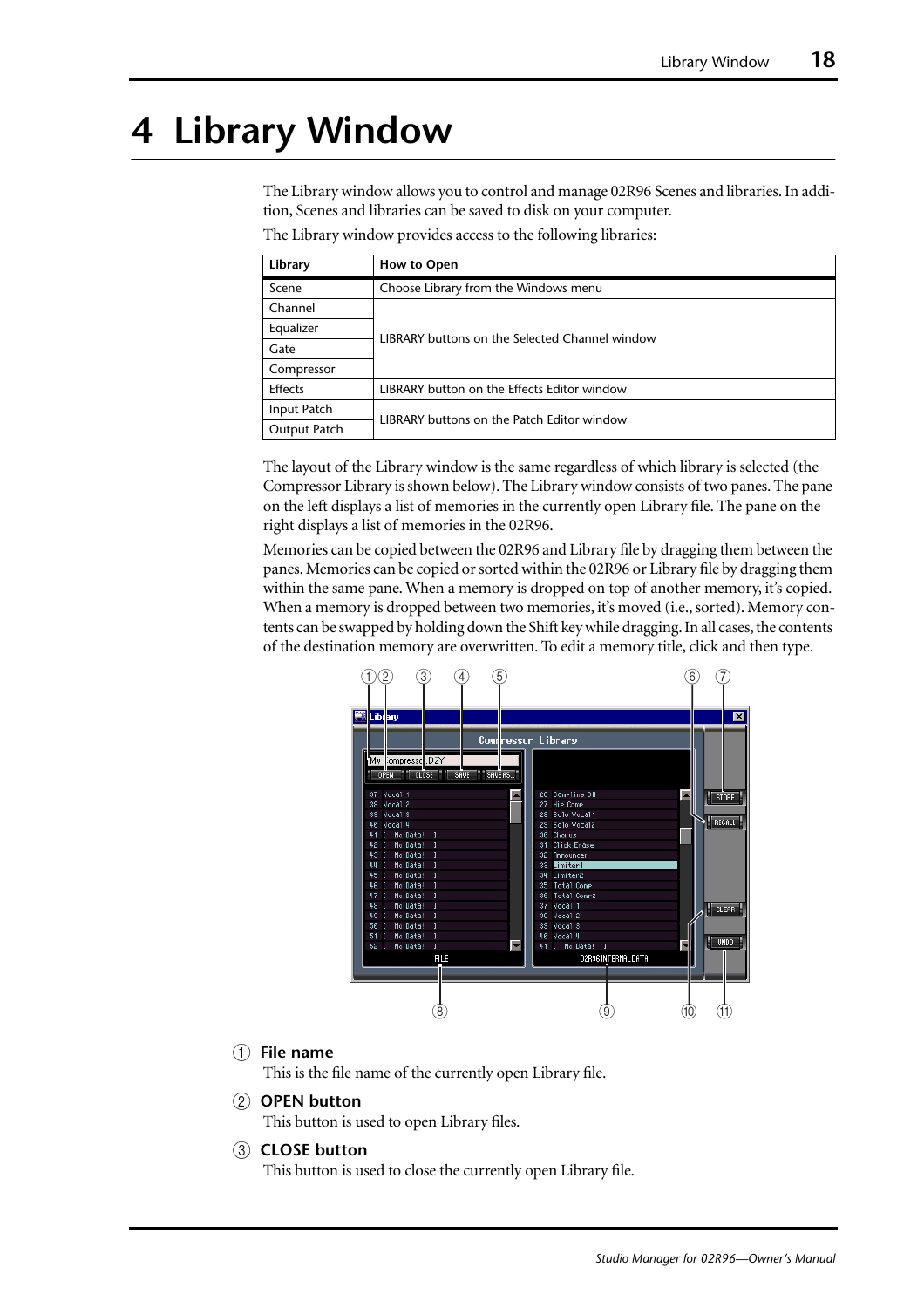#### <span id="page-21-6"></span><span id="page-21-5"></span><span id="page-21-4"></span><span id="page-21-3"></span><span id="page-21-2"></span>**(4) SAVE button**

<span id="page-21-0"></span>This button is used to save the currently open Library file.

## E **SAVE AS button**

<span id="page-21-1"></span>This button is used to save the currently open Library file with a different name.

#### $(6)$  **RECALL button**

<span id="page-21-7"></span>This button is used to recall the selected memory.

#### G **STORE button** This button is used to store to the selected memory.

## **(8)** FILE pane

This pane displays the memories in the currently open Library file.

#### I **02R96 INTERNAL DATA pane**

This pane displays the 02R96 memories in the currently selected Library.

## $(10)$  **CLEAR button**

This button clears the contents of the selected memory.

## **(11)** UNDO button

This button undoes the last recall, store, copy, clear, swap, or titling operation.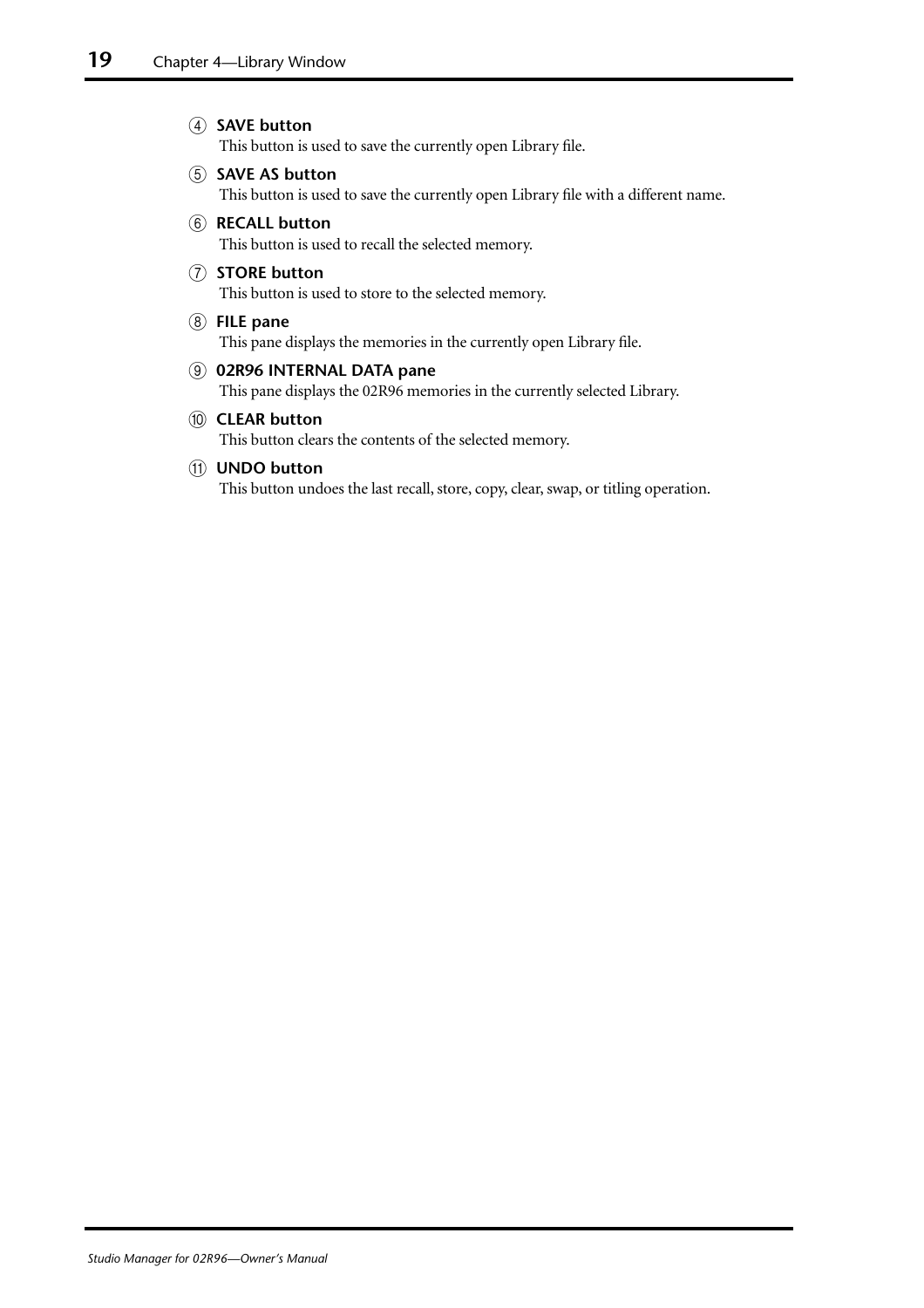## <span id="page-22-6"></span><span id="page-22-4"></span><span id="page-22-0"></span>**5 Patch Editor Window**

The Patch Editor window is used to patch Inputs, Outputs, Inserts, Effects, and Direct Outs. It consists of five pages, which are selected by clicking the tabs along the top of the window. To open the Patch Editor window, choose Patch Editor from the Windows menu.

## <span id="page-22-1"></span>**Input Patch Page**



<span id="page-22-5"></span><span id="page-22-3"></span><span id="page-22-2"></span>A **Channel IDs**

<span id="page-22-7"></span>These are the Channel IDs.

- B **Long channel names**
	- These are the Channel long names. To edit a name, click it and type.
- C **AUTO SETUP button**

Clicking this button sets the patches on this page to their initial values.

(4) ALL CLEAR button

This button clears all patches on this page.

## E **LIBRARY button**

This button opens the Input Patch Library window.

**(6)** Patchbay

The patchbay is used to patch input ports to Input Channels. Active patches are indicated by a blue dot. To make a patch, click a square. To unpatch, click a blue dot.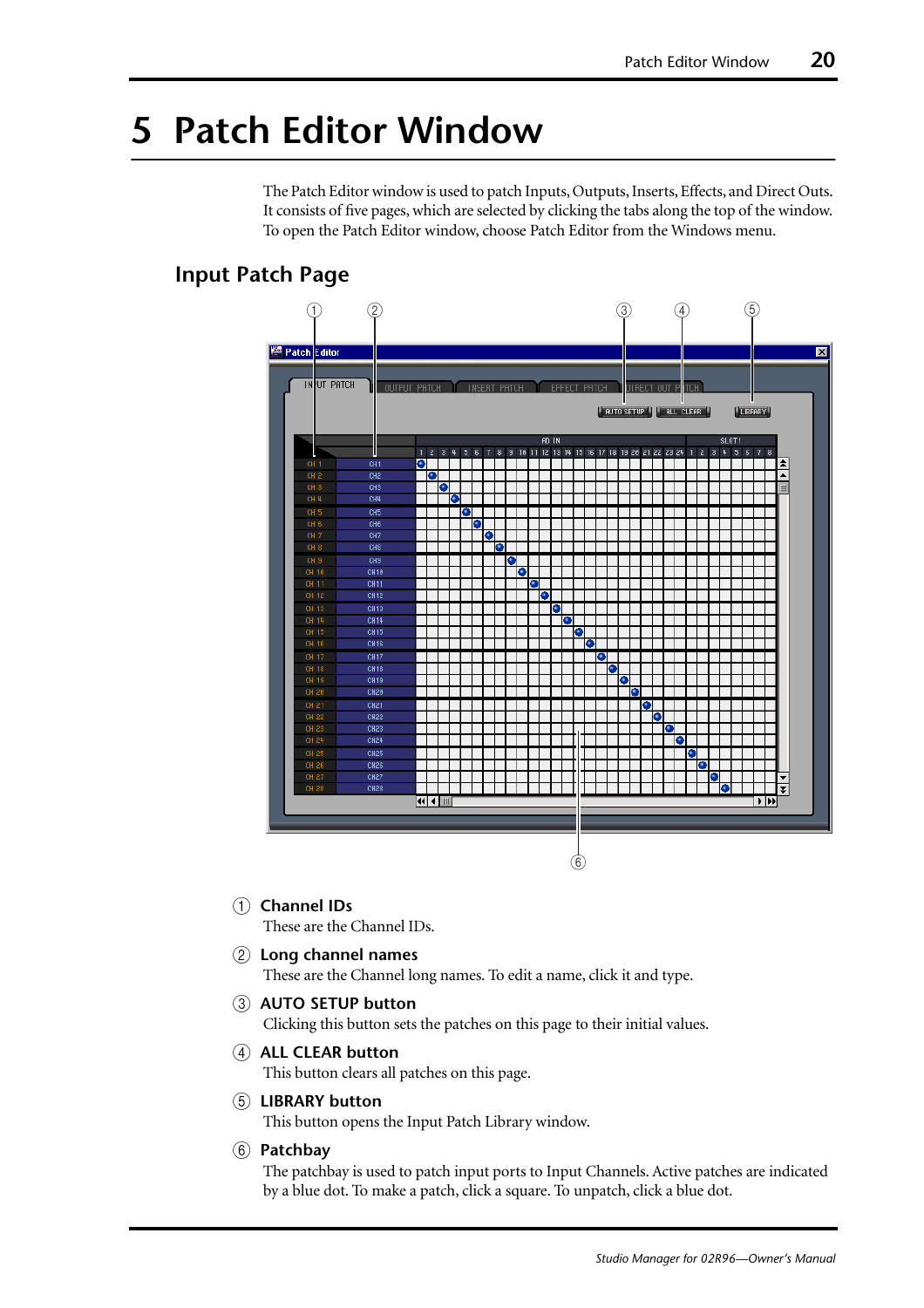## <span id="page-23-4"></span><span id="page-23-0"></span>**Output Patch Page**



## <span id="page-23-3"></span><span id="page-23-2"></span><span id="page-23-1"></span>A **Channel IDs**

<span id="page-23-5"></span>These are the Channel IDs.

B **Long channel names**

These are the Channel long names. To edit a name, click it and type.

C **AUTO SETUP button**

Clicking this button sets the patches on this page to their initial values.

(4) ALL CLEAR button

This button clears all patches on this page.

E **LIBRARY button**

This button opens the Output Patch Library window.

F **Patchbay**

The patchbay is used to patch output ports to Output Channels. Active patches are indicated by a red dot. To make a patch, click a square. To unpatch, click a red dot.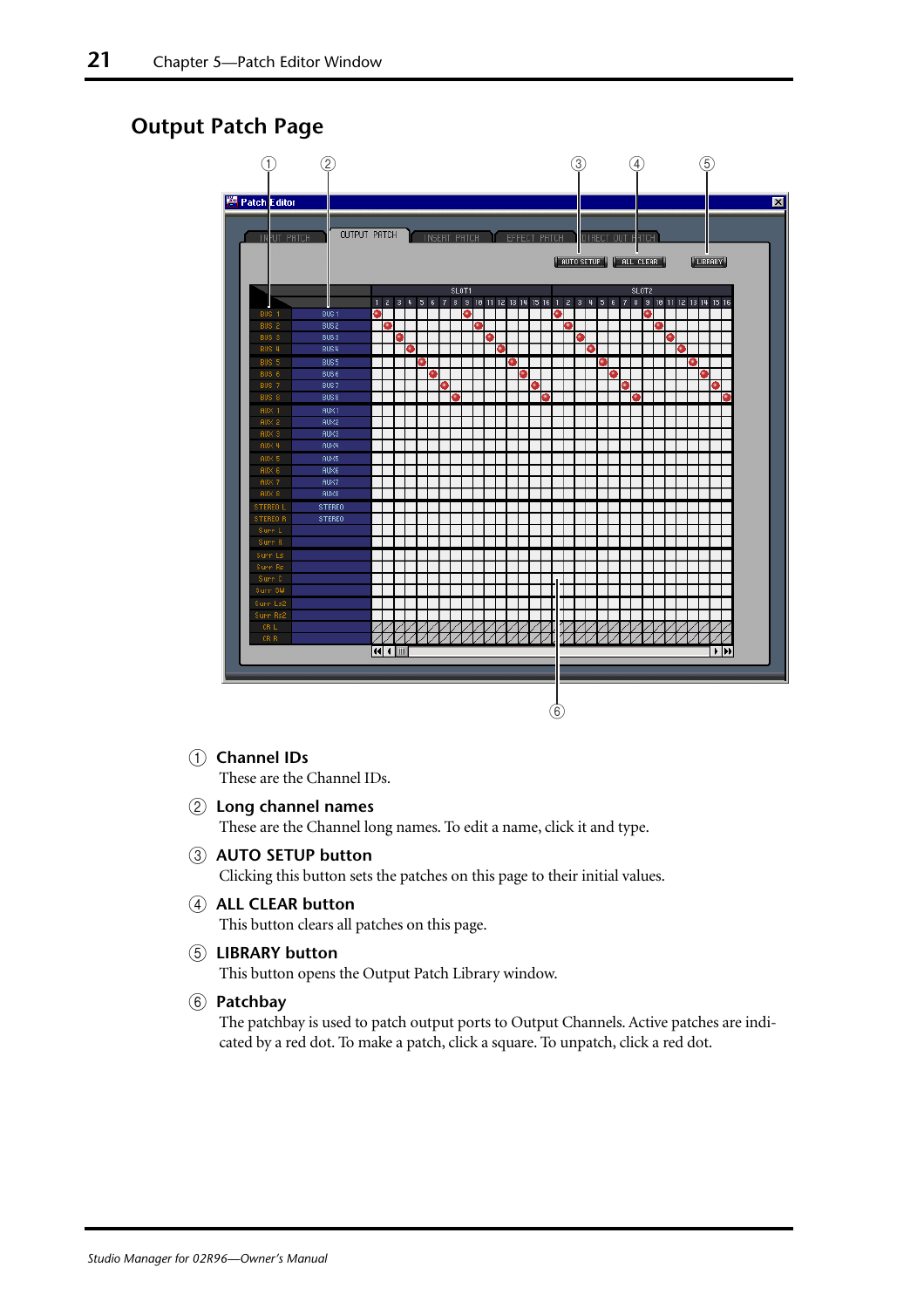## <span id="page-24-1"></span><span id="page-24-0"></span>**Insert Patch Page**



## <span id="page-24-3"></span><span id="page-24-2"></span>A **Channel IDs**

These are the Channel IDs.

## B **Long channel names**

These are the Channel long names. To edit a name, click it and type.

## C **LIBRARY buttons**

These buttons open the Input and Output Patch Library windows.

## D **Insert Out Patchbay**

This patchbay is used to patch output ports to the Insert Outs of Input Channels, Bus Outs, Aux Sends, and the Stereo Out. Active patches are indicated by a red dot. To make a patch, click a square. To unpatch, click a red dot.

## E **Insert In Patchbay**

This patchbay is used to patch input ports to the Insert Ins of Input Channels, Bus Outs, Aux Sends, and the Stereo Out. Active patches are indicated by a blue dot. To make a patch, click a square. To unpatch, click a blue dot.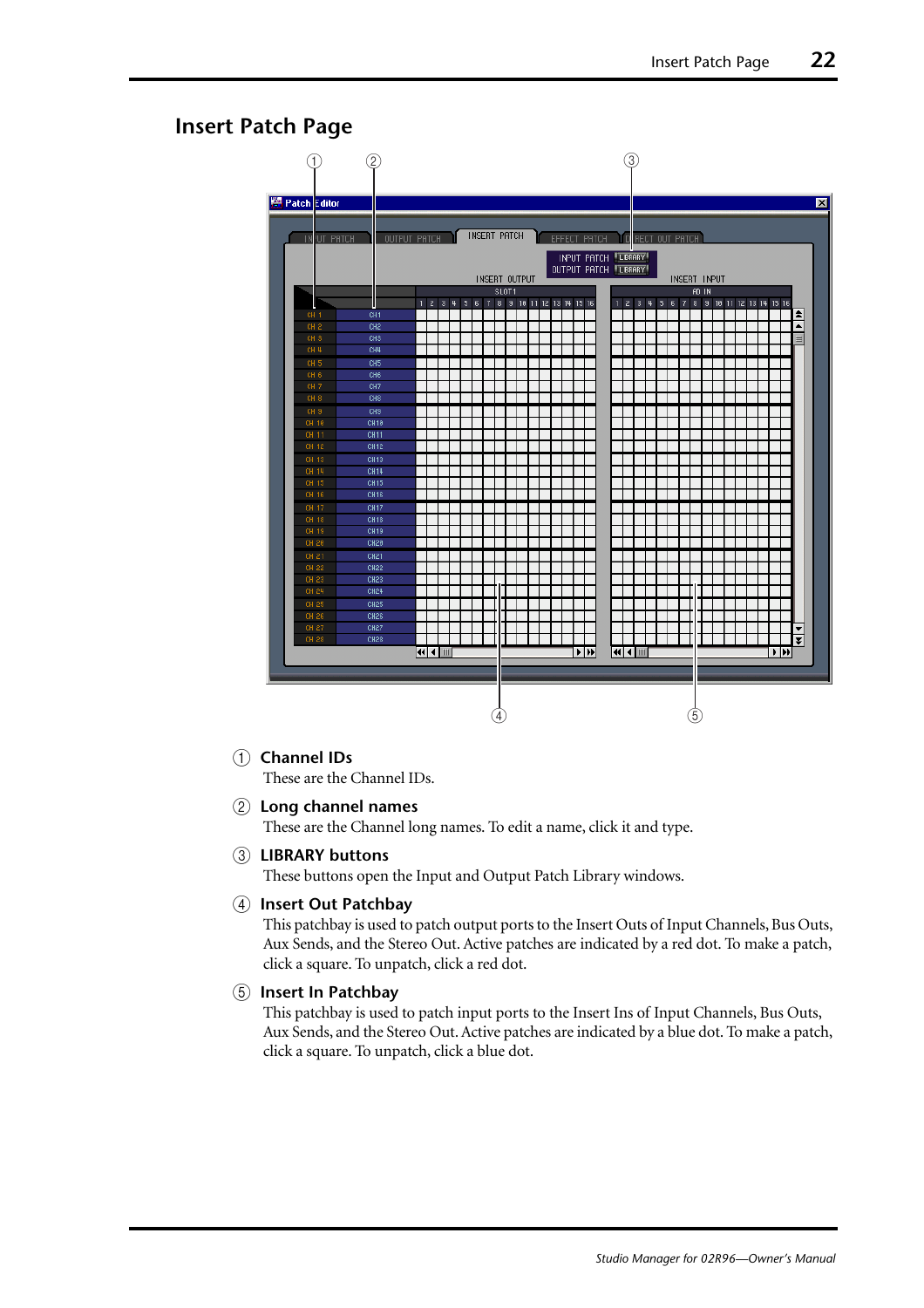## <span id="page-25-1"></span><span id="page-25-0"></span>**Effect Patch Page**



## <span id="page-25-2"></span>A **Effects processor #1 inputs**

These parameters are used to select input sources for internal effects processors #1.

B **LIBRARY button**

This button opens the Input Patch Library window.

C **Effects processors 2–4 inputs**

These parameters are used to select input sources for internal effects processors 2–4.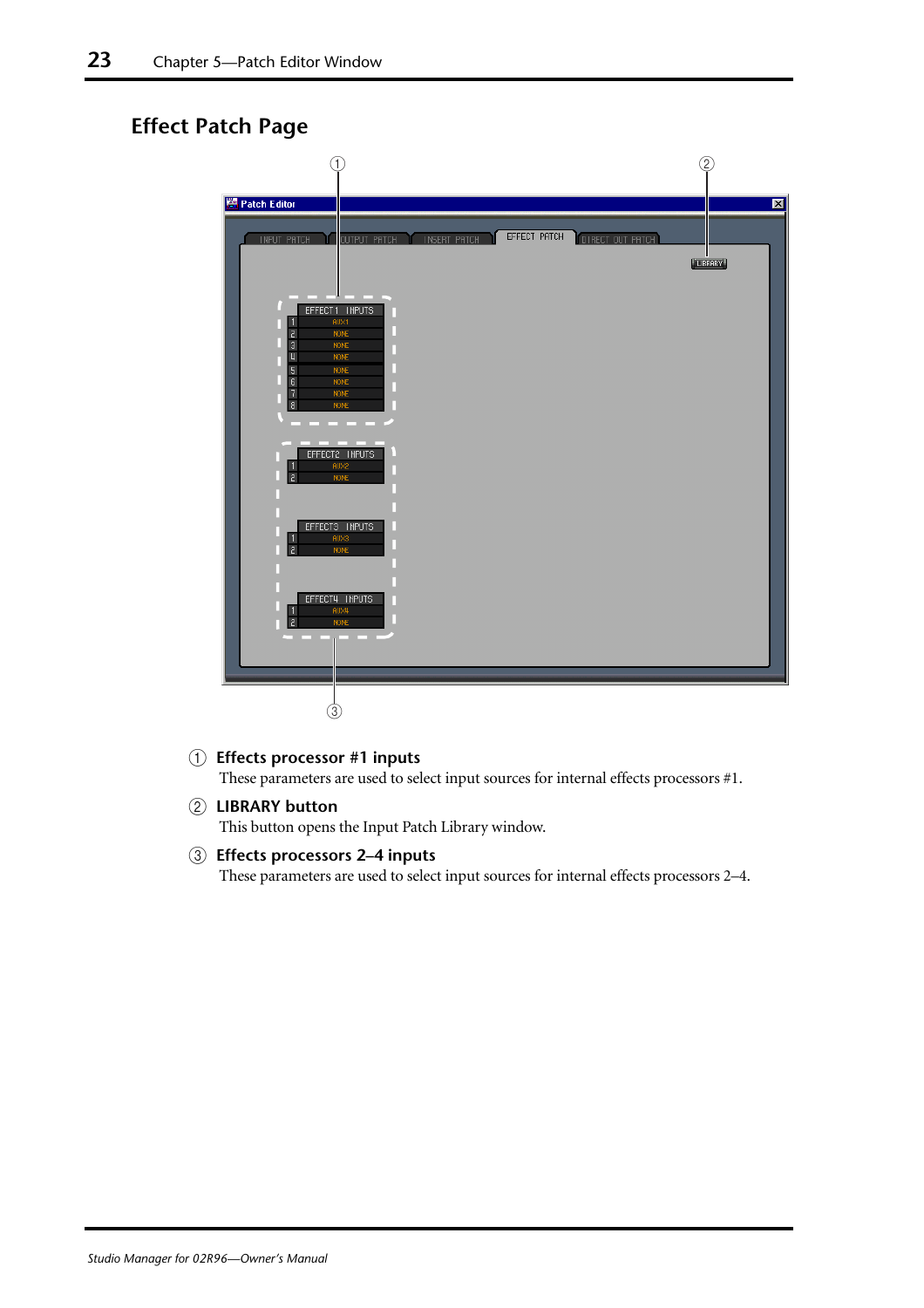## <span id="page-26-1"></span><span id="page-26-0"></span>**Direct Out Patch Page**



## <span id="page-26-3"></span><span id="page-26-2"></span>A **Channel IDs**

These are the Channel IDs.

## B **Long channel names**

These are the Channel long names. To edit a name, click it and type.

## **(3) LIBRARY button**

This button opens the Output Patch Library window.

## D **Patchbay**

The patchbay is used to patch output ports to the Direct Outs. Active patches are indicated by a red dot. To make a patch, click a square. To unpatch, click a red dot.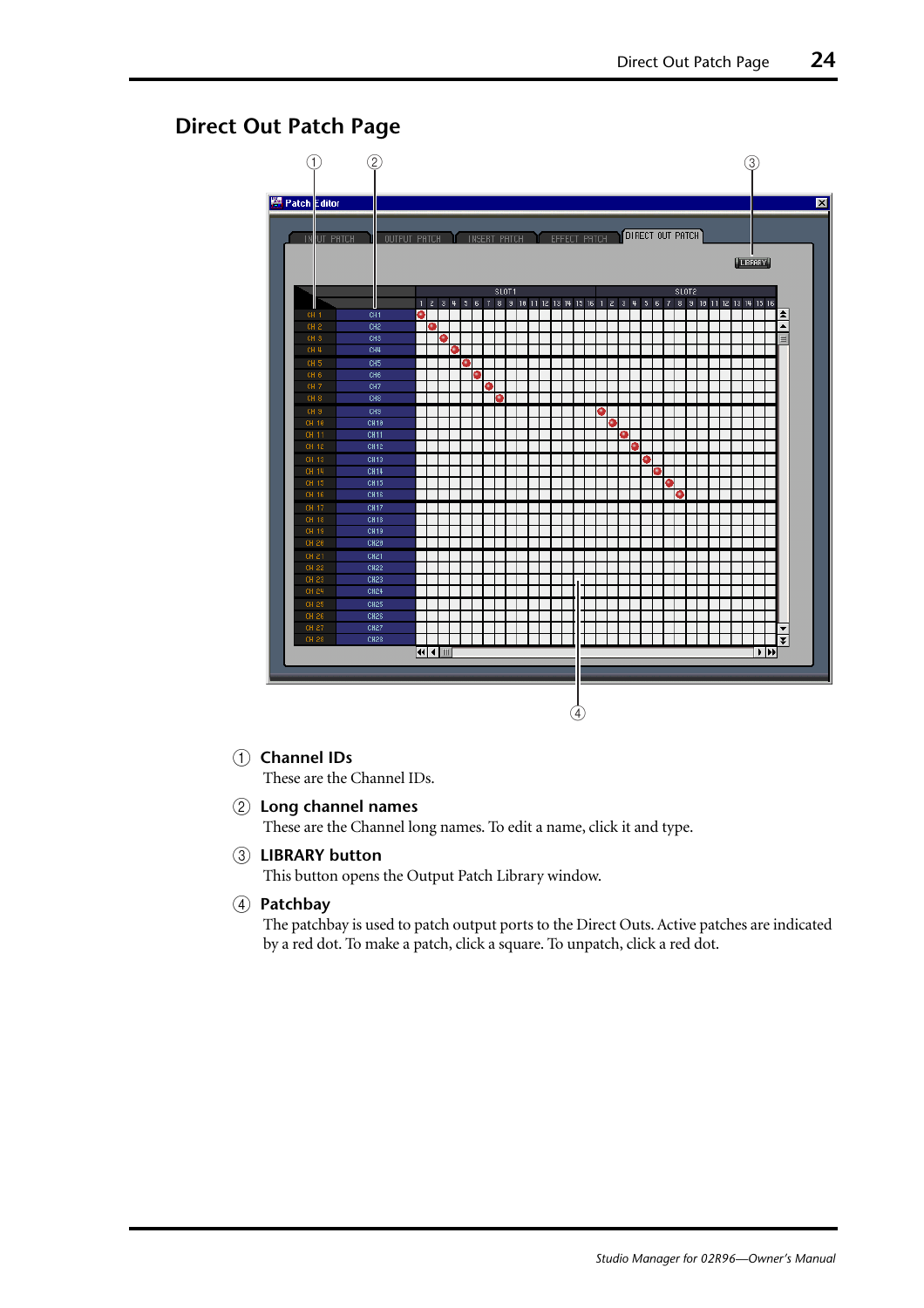## <span id="page-27-4"></span><span id="page-27-0"></span>**6 Surround Editor Window**

The Surround Editor window allows you to edit the surround pan position of the currently selected Input Channel. To open the Surround Editor window, choose Surround Editor from the Windows menu.



## <span id="page-27-7"></span><span id="page-27-6"></span><span id="page-27-5"></span><span id="page-27-1"></span>A **CHANNEL SELECT section**

<span id="page-27-2"></span>Channels can be selected by clicking the Channel ID and selecting from the list that appears, or by clicking the left and right Channel Select buttons. The long channel name is displayed below the Channel ID. To edit the name, click it and type.

## B **Surround pan graph**

<span id="page-27-3"></span>The green dot on this graph indicates the surround pan position for the currently selected Input Channel. The surround pan can be set by dragging the dot.

## **(3) SURROUND MODE indicator**

This indicates the currently selected Surround mode: STEREO, 3-1, or 5.1.

## D **Surround pan position**

This is the current surround pan position.

## E **DIV control**

This rotary control sets the amount of divergence (i.e., how the Center signal is fed to the Left, Right, and Center channels).

## **(6)** LFE control

This rotary control sets the level of the LFE channel.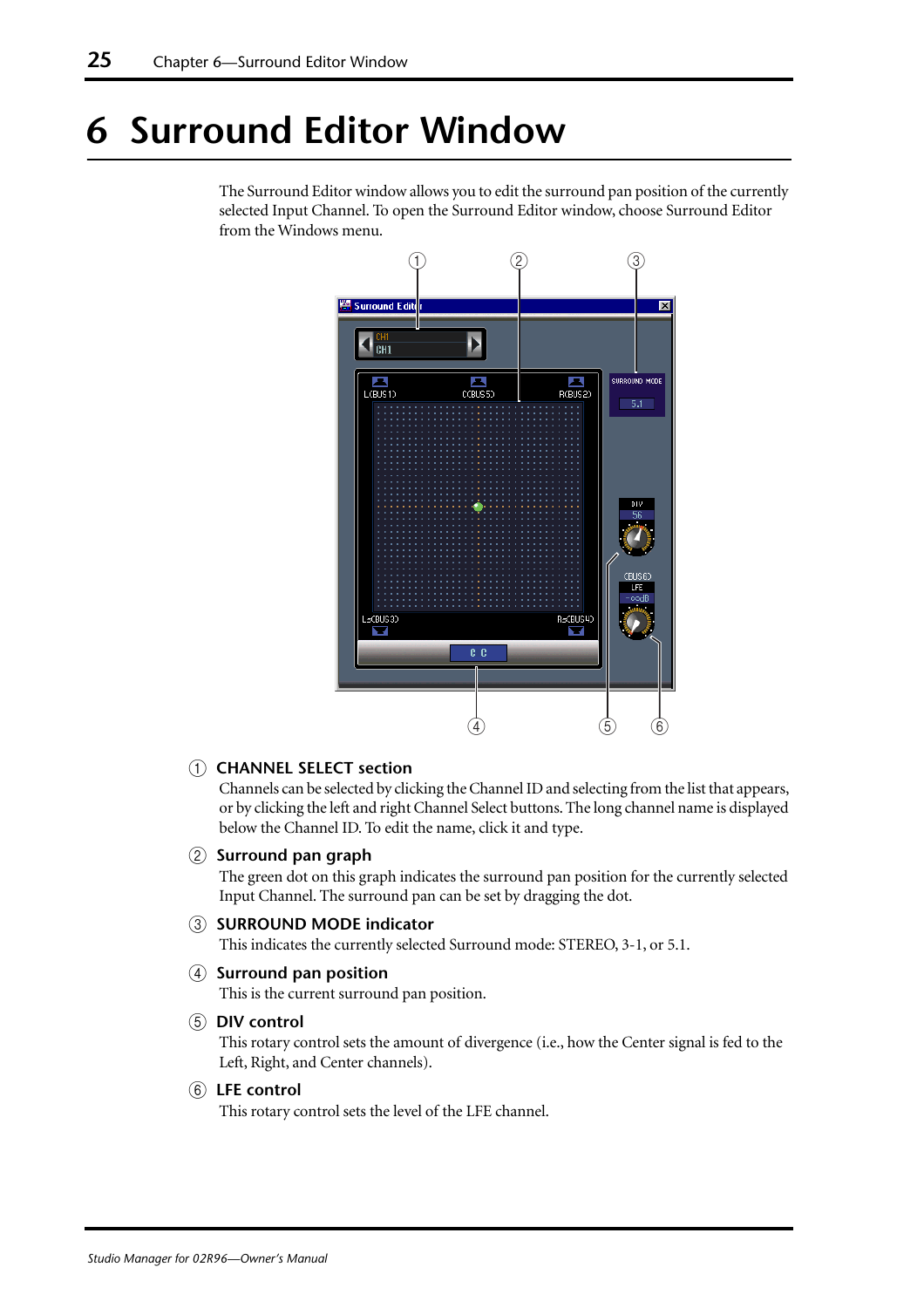## <span id="page-28-2"></span><span id="page-28-0"></span>**7 Effect Editor Window**

The Effect Editor window allows you to edit the internal effects processors. To open the Effect Editor window, choose Effect Editor from the Windows menu.



## <span id="page-28-5"></span><span id="page-28-4"></span><span id="page-28-3"></span>(1) **Effects processor select**

<span id="page-28-6"></span>These buttons are used to select the internal effects processors.

## B **Effect select section**

<span id="page-28-1"></span>The EFFECT NAME, TYPE, and IN/OUT are the name, type and I/O configuration of the effect recalled to the currently selected effects processor. To edit the EFFECT NAME, click it and type. The LIBRARY button opens the Effects Library window.

## C **Meters**

These are output meters for the currently selected effects processor.

## D **Effect parameter section**

This section contains the various effects controls, buttons, and displays. Its layout depends on the selected effect type.

## **(5) MIX BALANCE control**

This control is used to adjust the balance between the wet and dry signals. When set to 0, only the dry signal is heard. When set to 100, only the wet signal is heard.

## $\circ$  **BYPASS button**

This button is used to bypass the currently selected effects processor.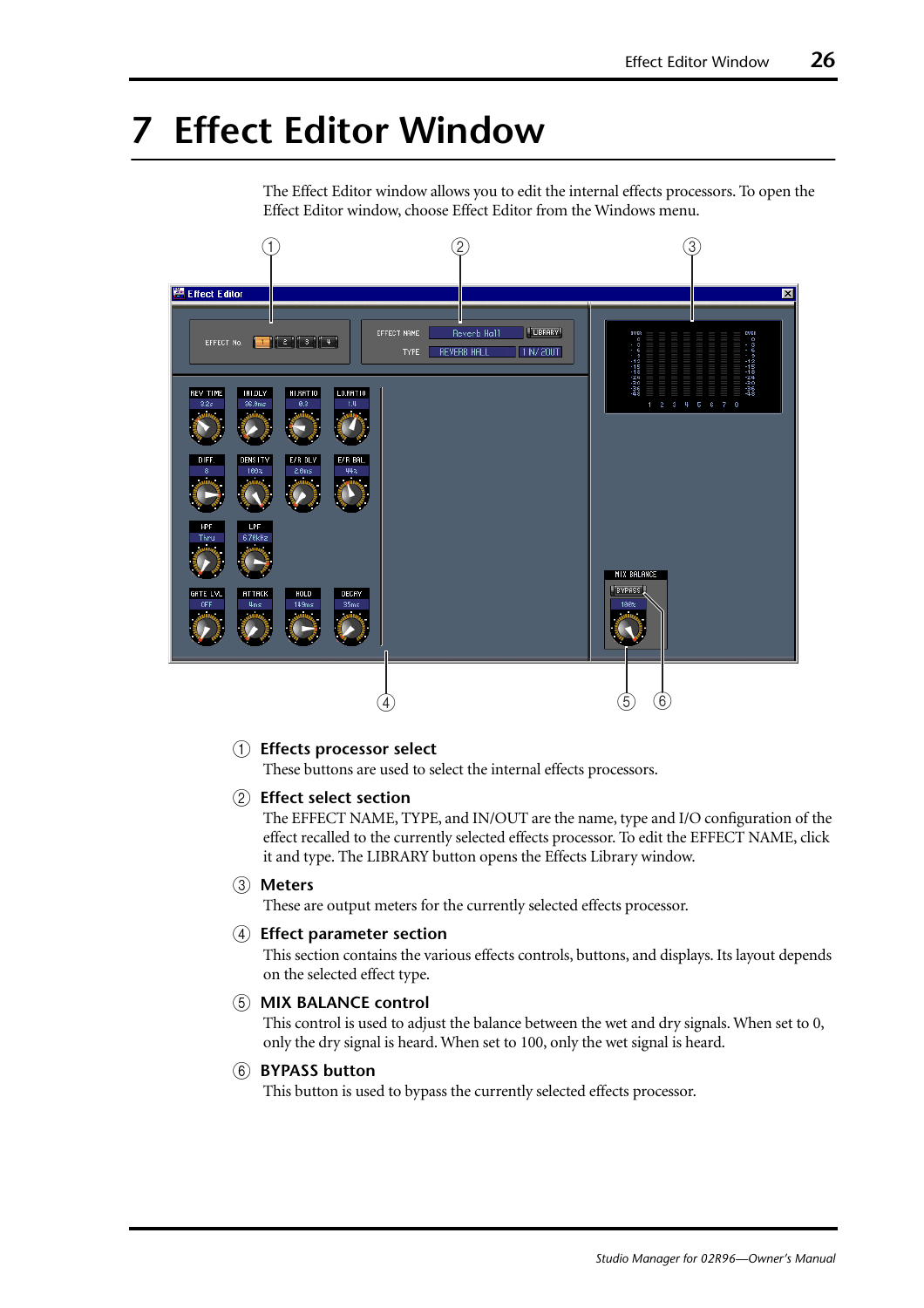## <span id="page-29-1"></span><span id="page-29-0"></span>**8 Timecode Counter Window**

The Timecode Counter window displays the current timecode position in hours, minutes, seconds, and frames, or measures, beats, and MIDI clocks, depending on the specified timecode source. It works in unison with the timecode counters on the 02R96 Automix Main and Memory pages.

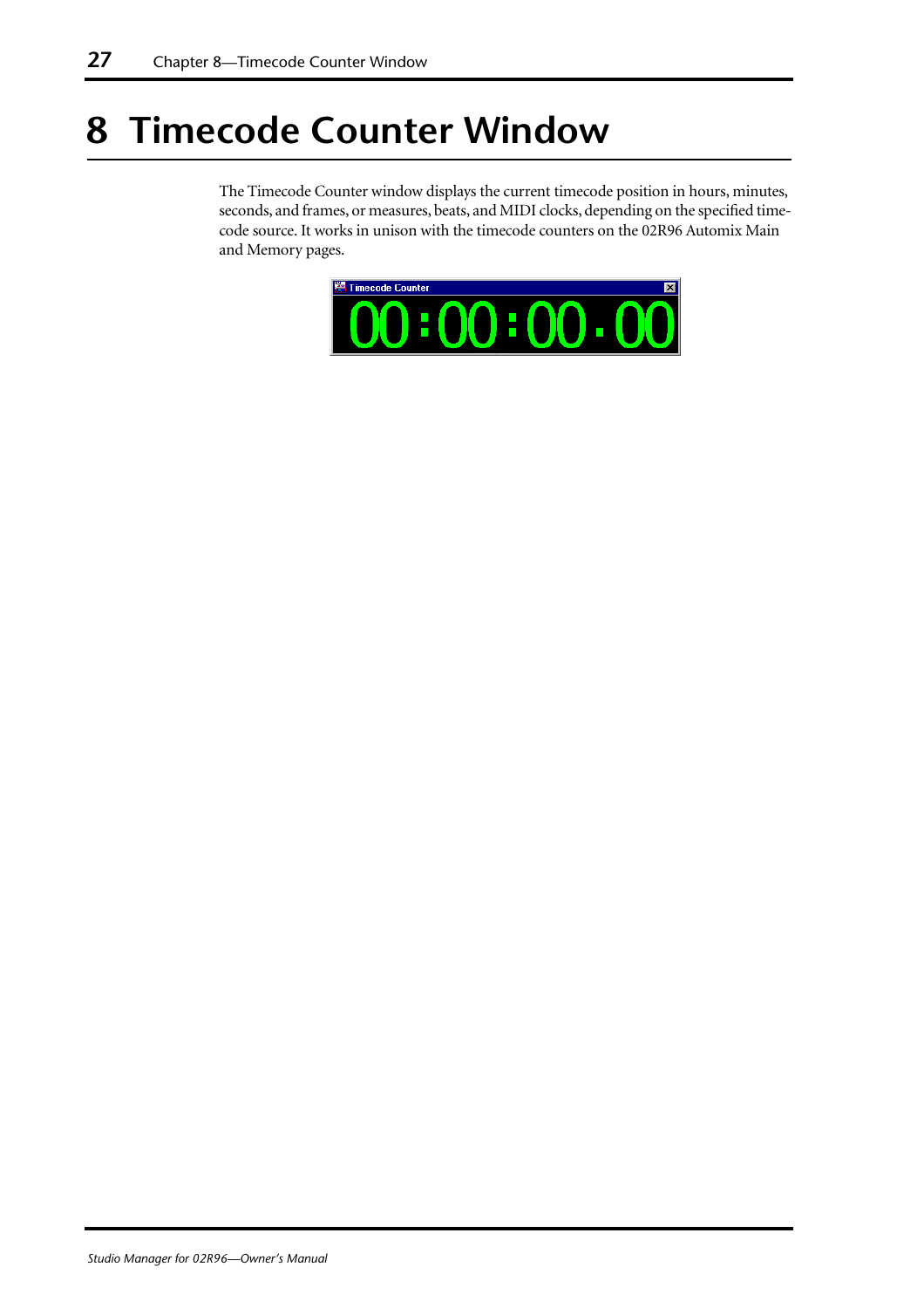## <span id="page-30-3"></span><span id="page-30-0"></span>**9 Keyboard Shortcuts**

## <span id="page-30-1"></span>**File Menu**

| <b>Windows</b> | Macintosh    | Action                           |
|----------------|--------------|----------------------------------|
| CTRL+N         | $R-N$        | Creates a new Session            |
| $CTRL+O$       | $\angle$ 8-O | Opens a previously saved Session |
| $CTRL + S$     | ж-S          | Saves the current Session        |

## <span id="page-30-2"></span>**Windows Menu**

| <b>Windows</b> | Macintosh         | <b>Action</b>                                        |
|----------------|-------------------|------------------------------------------------------|
| CTRL+W         | $\mathcal{H}$ -W  | Closes the foremost window except the Console window |
| CTRL+ALT+W     | <b>%-Option-W</b> | Closes all windows except the Console window         |
| $CTRL+1$       | $36-1$            | Opens the Selected Channel window                    |
| $CTRI + 2$     | $\frac{46}{2}$    | Opens the Library window                             |
| $CTRL+3$       | $\frac{42}{3}$    | Opens the Patch Editor window                        |
| $CTRL+4$       | $2$ .4            | Opens the Surround Editor window                     |
| $CTRL+5$       | $\frac{1}{26}$ -5 | Opens the Timecode Counter window                    |
| $CTRL+6$       | $\ast$ -6         | Opens the Effect Editor window                       |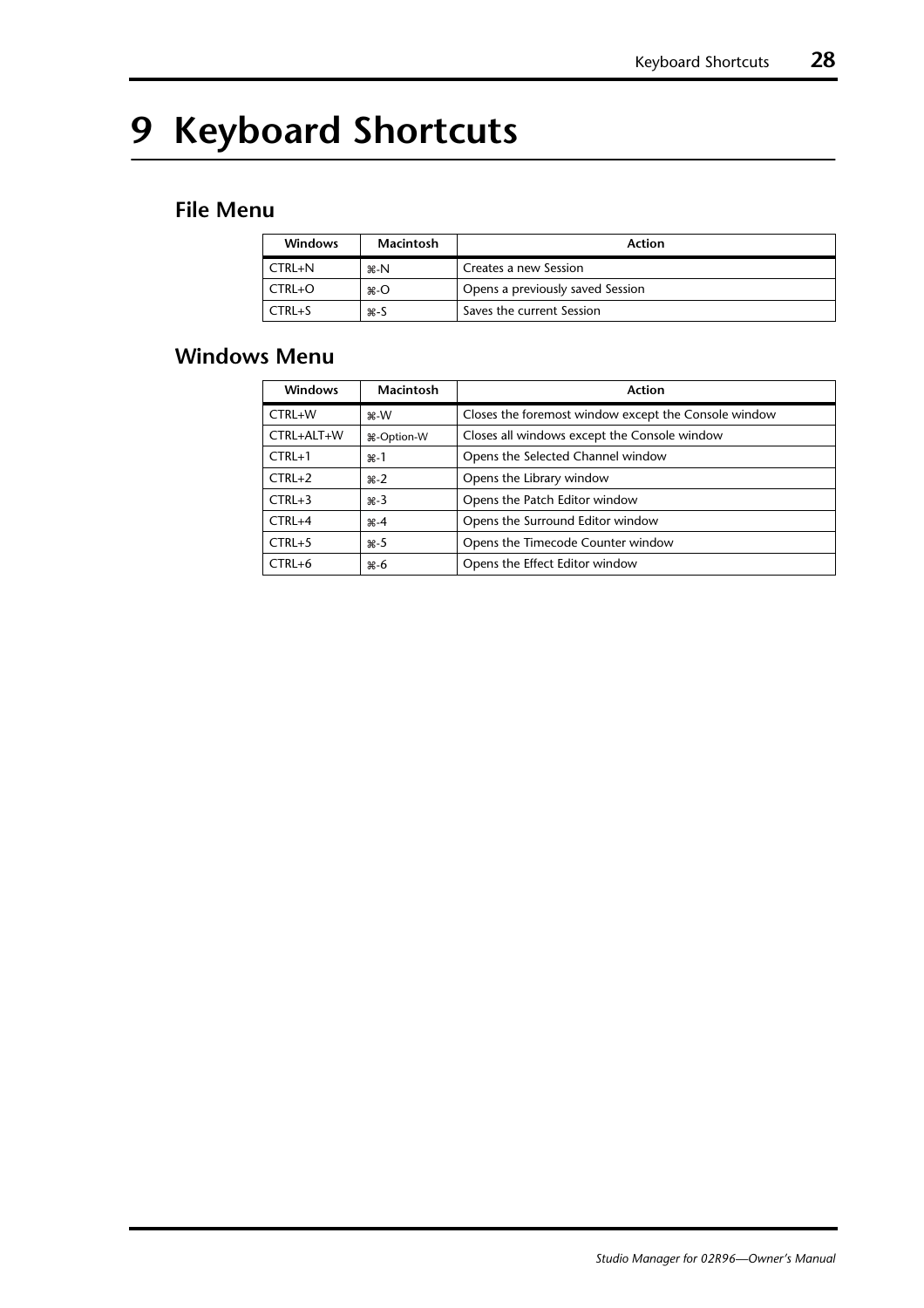## <span id="page-31-0"></span>**Index**

## **Numerics**

02R96 INTERNAL DATA pane [19](#page-21-0)

## **A**

ALL CLEAR button [20](#page-22-2)**,** [21](#page-23-1) All Lib, synchronization [3](#page-5-2) ATT control [12](#page-14-1)**,** [14](#page-16-1)**,** [16](#page-18-1) AUTO button [6](#page-8-0)**,** [7](#page-9-1)**,** [8](#page-10-1)**,** [11](#page-13-3)**,** [13](#page-15-0)**,** [14](#page-16-2)**,** [16](#page-18-2) AUTO SETUP button [20](#page-22-3)**,** [21](#page-23-2) Aux Send masters console window [8](#page-10-2) selected channel window [14](#page-16-3) Aux Sends console window [6](#page-8-1) selected channel window [11](#page-13-4)

## **B**

BAL control [16](#page-18-2) Bus Outs console window [8](#page-10-2) selected channel window [12](#page-14-2) BYPASS button [26](#page-28-1)

## **C**

Channel fader [6](#page-8-2)**,** [7](#page-9-2)**,** [8](#page-10-3)**,** [9](#page-11-1)**,** [11](#page-13-3)**,** [13](#page-15-0)**,** [14](#page-16-2)**,** [16](#page-18-2)**,** [17](#page-19-1) Channel library [18](#page-20-1) Channel meter [6](#page-8-3)**,** [8](#page-10-4) CHANNEL SELECT [10](#page-12-2)**,** [12](#page-14-3)**,** [14](#page-16-4)**,** [16](#page-18-3)**,** [17](#page-19-2)**,** [25](#page-27-1) Channel Select, preference [2](#page-4-0) CLEAR button [19](#page-21-1) CLOSE button [18](#page-20-2) COMP button [5](#page-7-1)**,** [8](#page-10-5) COMPRESSOR [11](#page-13-5)**,** [13](#page-15-1)**,** [14](#page-16-5)**,** [16](#page-18-4) Compressor curve [5](#page-7-2)**,** [8](#page-10-6)**,** [11](#page-13-5)**,** [13](#page-15-1)**,** [14](#page-16-5)**,** [16](#page-18-4) Compressor library [18](#page-20-1) Configuring Studio Manager [1](#page-3-4) Confirmation, preference [2](#page-4-1) Console Device ID, preference [2](#page-4-2) Console window [4](#page-6-1) Console–>PC, channel select [2](#page-4-0) Console–>PC, layer select [2](#page-4-3) Console–>PC, synchronization [3](#page-5-3) Creating new sessions [3](#page-5-4)

## **D**

DELAY button [5](#page-7-3)**,** [8](#page-10-7) Delay parameter [6](#page-8-4)**,** [8](#page-10-8) DELAY section [11](#page-13-6)**,** [12](#page-14-4)**,** [14](#page-16-6)**,** [16](#page-18-5) DIRECT button [5](#page-7-4)**,** [11](#page-13-3) Direct Out parameter [5](#page-7-5)**,** [11](#page-13-3) Direct out patch page [24](#page-26-1) DIV control [25](#page-27-2)

## **E**

Effect editor window [26](#page-28-2) EFFECT NAME [26](#page-28-3) EFFECT No. [26](#page-28-4) Effect patch page [23](#page-25-1) EFFECT TYPE [26](#page-28-3) Effects library [18](#page-20-1) EQ button [5](#page-7-6)**,** [8](#page-10-9) EQ curve [5](#page-7-7)**,** [8](#page-10-10)**,** [11](#page-13-7)**,** [12](#page-14-1)**,** [14](#page-16-1)**,** [16](#page-18-1) EQ library [18](#page-20-1) EQUALIZER section [11](#page-13-7)**,** [12](#page-14-1)**,** [14](#page-16-1)**,** [16](#page-18-1) Exiting Studio Manager [1](#page-3-5)

## **F**

F.PAN button [11](#page-13-3) FADER GROUP buttons [12](#page-14-5)**,** [13](#page-15-2)**,** [15](#page-17-0)**,** [17](#page-19-3) FILE pane [19](#page-21-2)

## **G**

GATE [11](#page-13-8) GATE button [5](#page-7-8) Gate curve [11](#page-13-8) Gate library [18](#page-20-1) Gate open/close indicators [5](#page-7-9) Gate threshold [5](#page-7-10)

## **I**

Input Channels console window [5](#page-7-11) selected channel window [10](#page-12-3) INPUT PATCH [10](#page-12-2) Input Patch library [18](#page-20-1) Input patch page [20](#page-22-4) Input port [1](#page-3-4) INSERT button [5](#page-7-12)**,** [8](#page-10-11)**,** [11](#page-13-9)**,** [13](#page-15-3)**,** [15](#page-17-1)**,** [17](#page-19-4) Insert patch page [22](#page-24-1) INSERT section [11](#page-13-9)**,** [13](#page-15-3)**,** [15](#page-17-1)**,** [17](#page-19-4)

## **K**

Keyboard shortcuts [28](#page-30-3)

## **L**

Launching Studio Manager [1](#page-3-6) LAYER buttons [7](#page-9-3) Layer Select, preference [2](#page-4-3) LFE control [6](#page-8-5)**,** [25](#page-27-3)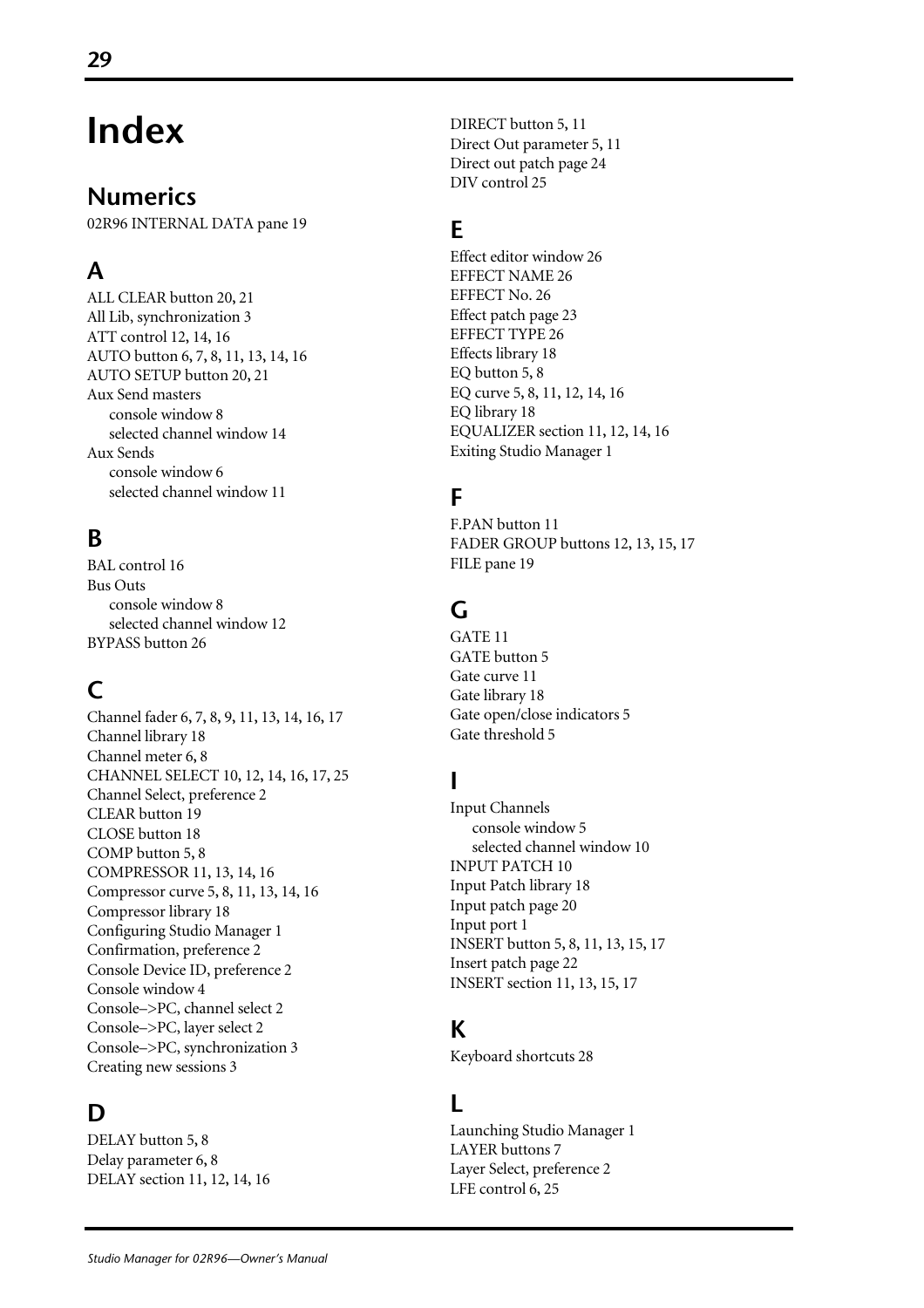LIBRARY button [10](#page-12-2)**,** [12](#page-14-3)**,** [14](#page-16-4)**,** [16](#page-18-3)**,** [20](#page-22-5)**,** [21](#page-23-3)**,** [22](#page-24-2)**,** [23](#page-25-2)**,** [24](#page-26-2) Library window [18](#page-20-1)

## **M**

Master section [7](#page-9-4) Meters [7](#page-9-5)**,** [26](#page-28-5) MIX BALANCE control [26](#page-28-6) MUTE GROUP buttons [12](#page-14-5)**,** [13](#page-15-2)**,** [15](#page-17-0)**,** [17](#page-19-3)

## **N**

New sessions [3](#page-5-4)

## **O**

Offline indicator [1](#page-3-6) OMS MIDI Setup [1](#page-3-4) OMS Studio Setup [1](#page-3-4) ON button [6](#page-8-6)**,** [7](#page-9-6)**,** [8](#page-10-12)**,** [9](#page-11-2)**,** [11](#page-13-3)**,** [13](#page-15-0)**,** [14](#page-16-2)**,** [16](#page-18-2)**,** [17](#page-19-1) Online indicator [1](#page-3-6) OPEN button [18](#page-20-3) Opening sessions [3](#page-5-4) Output channels [8](#page-10-2) Output Patch library [18](#page-20-1) Output patch page [21](#page-23-4) Output port [1](#page-3-4)

## **P**

Pair icon [12](#page-14-5)**,** [13](#page-15-2)**,** [15](#page-17-0) PAN CONTROL [7](#page-9-7) PAN control [6](#page-8-7)**,** [11](#page-13-3) Pan/Aux Send display [6](#page-8-8) Patch confirmation [2](#page-4-1) Patch editor window [20](#page-22-6) Patchbay [20](#page-22-7)**,** [21](#page-23-5)**,** [22](#page-24-3)**,** [24](#page-26-3) Patching [20](#page-22-6) PC–>Console, channel select [2](#page-4-0) PC–>Console, layer select [2](#page-4-3) PC–>Console, synchronization [3](#page-5-5) PHASE button [5](#page-7-13)**,** [11](#page-13-6) Ports, selecting [1](#page-3-4) Pre/post buttons [11](#page-13-4)

## **Q**

Quitting Studio Manager [1](#page-3-5)

## **R**

RECALL button [19](#page-21-3) Recall confirmation [2](#page-4-1) Remote Channels console window [9](#page-11-3) selected channel window [17](#page-19-5) Resynchronizing Studio Manager [3](#page-5-6) ROUTING buttons [5](#page-7-14)**,** [11](#page-13-3) Run MIDI in background [1](#page-3-4)

## **S**

SAVE AS button [19](#page-21-4) SAVE button [19](#page-21-5) Saving sessions [3](#page-5-4) Scene library [18](#page-20-1) SELECT button [6](#page-8-9)**,** [7](#page-9-8)**,** [8](#page-10-13)**,** [9](#page-11-4) Sessions [3](#page-5-4) Setup window [2](#page-4-4) Shortcuts, keyboard [28](#page-30-3) SOLO button [6](#page-8-10)**,** [8](#page-10-14)**,** [11](#page-13-3)**,** [13](#page-15-0)**,** [14](#page-16-2) SOURCE parameter [5](#page-7-15) Starting Studio Manager [1](#page-3-6) STEREO button [5](#page-7-16)**,** [7](#page-9-7)**,** [8](#page-10-15)**,** [11](#page-13-3) Stereo Out console window [7](#page-9-4) selected channel window [16](#page-18-6) STORE button [19](#page-21-6) Store confirmation [2](#page-4-1) SURR button [7](#page-9-7) Surround editor window [25](#page-27-4) SURROUND MODE indicator [25](#page-27-5) Surround pan graph [25](#page-27-6) Surround pan position [25](#page-27-7) Synchronizing Studio Manager [3](#page-5-6)

## **T**

Timecode counter window [27](#page-29-1) TO STEREO section [13](#page-15-0) TYPE I button [11](#page-13-7)**,** [12](#page-14-1)**,** [14](#page-16-1)**,** [16](#page-18-1) TYPE II button [11](#page-13-7)**,** [12](#page-14-1)**,** [14](#page-16-1)**,** [16](#page-18-1)

## **U**

UNDO button [19](#page-21-7)

## **Y**

Yamaha Web Site [i](#page-1-0)